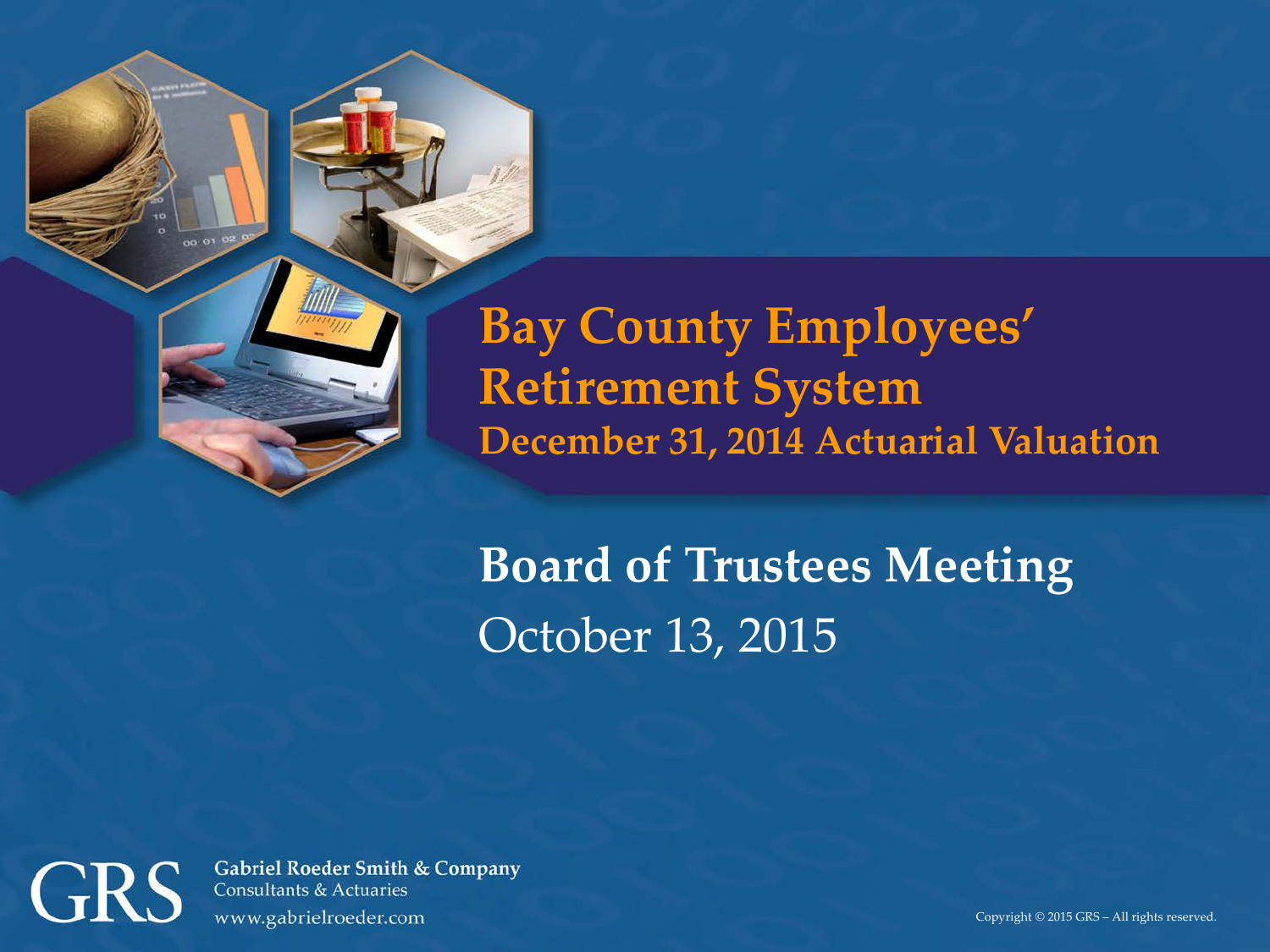

- 2015 Headlines
- Actuarial Valuation Process
- Highlights of 2014 Bay County Actuarial Valuation
- Asset Performance
- Historical Contributions/Funded Ratios
- **C** Looking Ahead

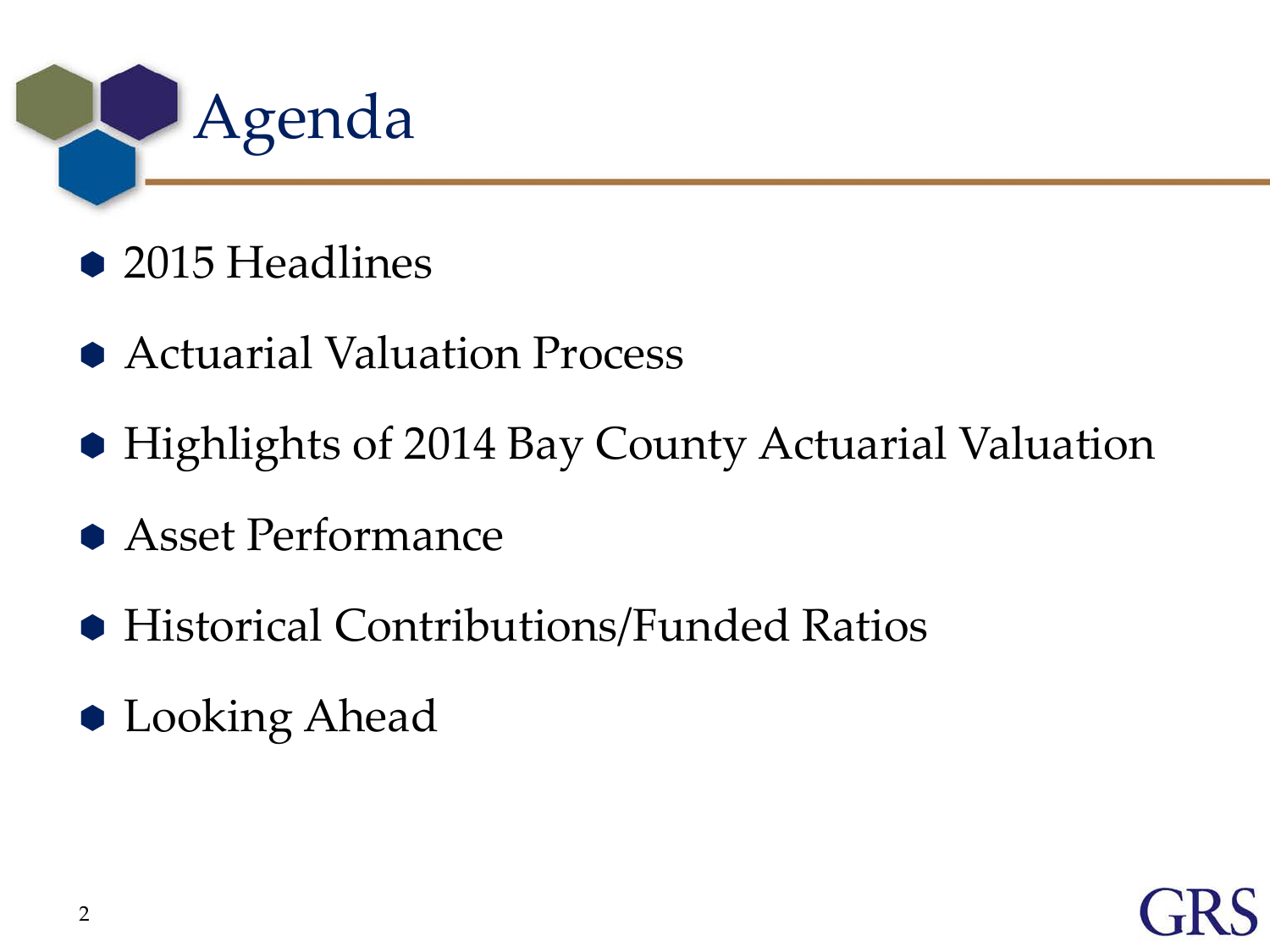

- New Mortality Tables will impact Pension Plan Management
- Actuarial Standards Board holds hearing on Public Pension Funding
- GASB releases new standards for Other Postemployment Benefit plans (OPEBs)
- Investment return assumptions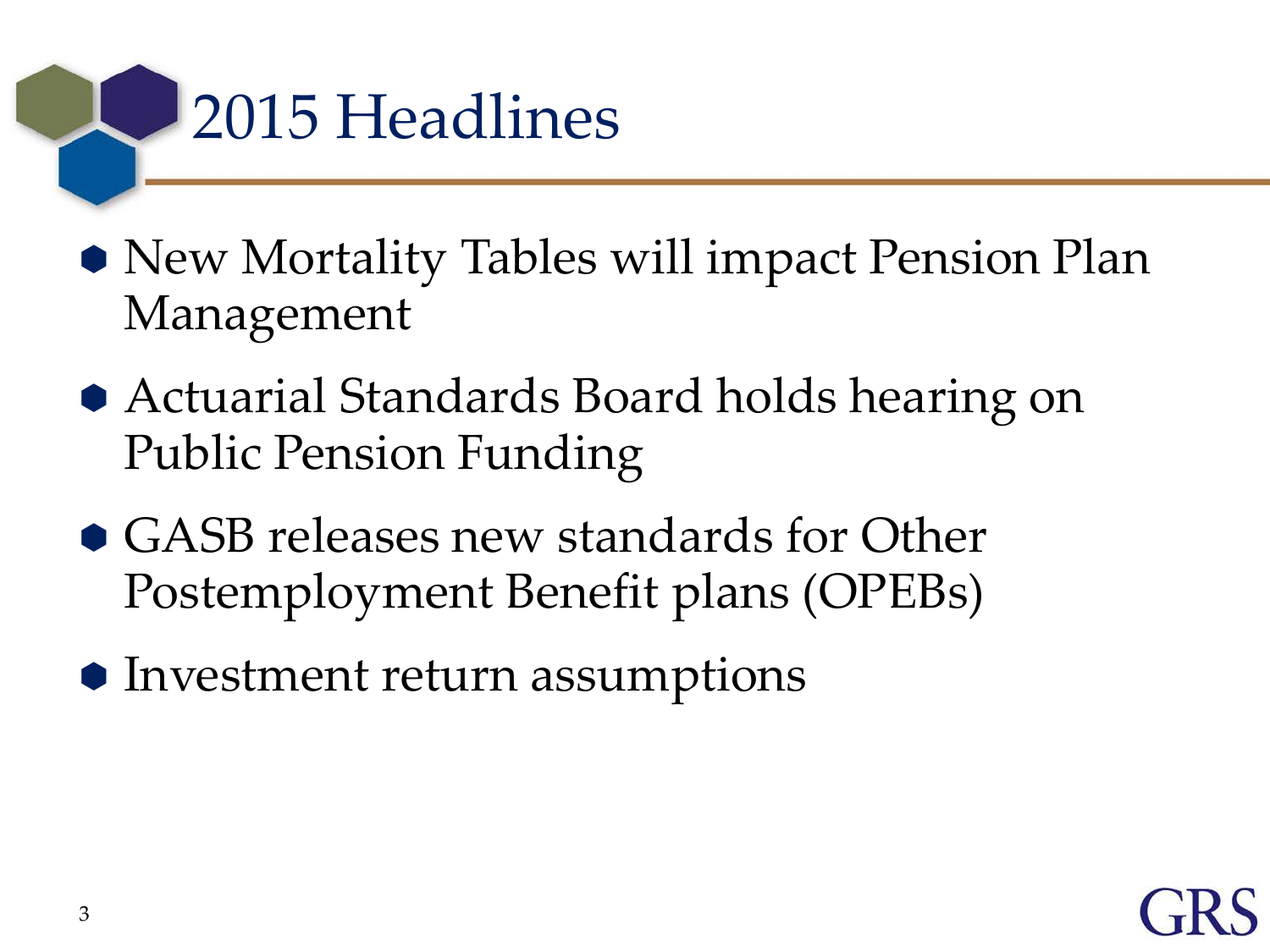Valuation Process - Funding Objectives

- Intergenerational equity with respect to plan costs
- Stable or increasing ratio of assets to liabilities
- Stable pattern of contribution rates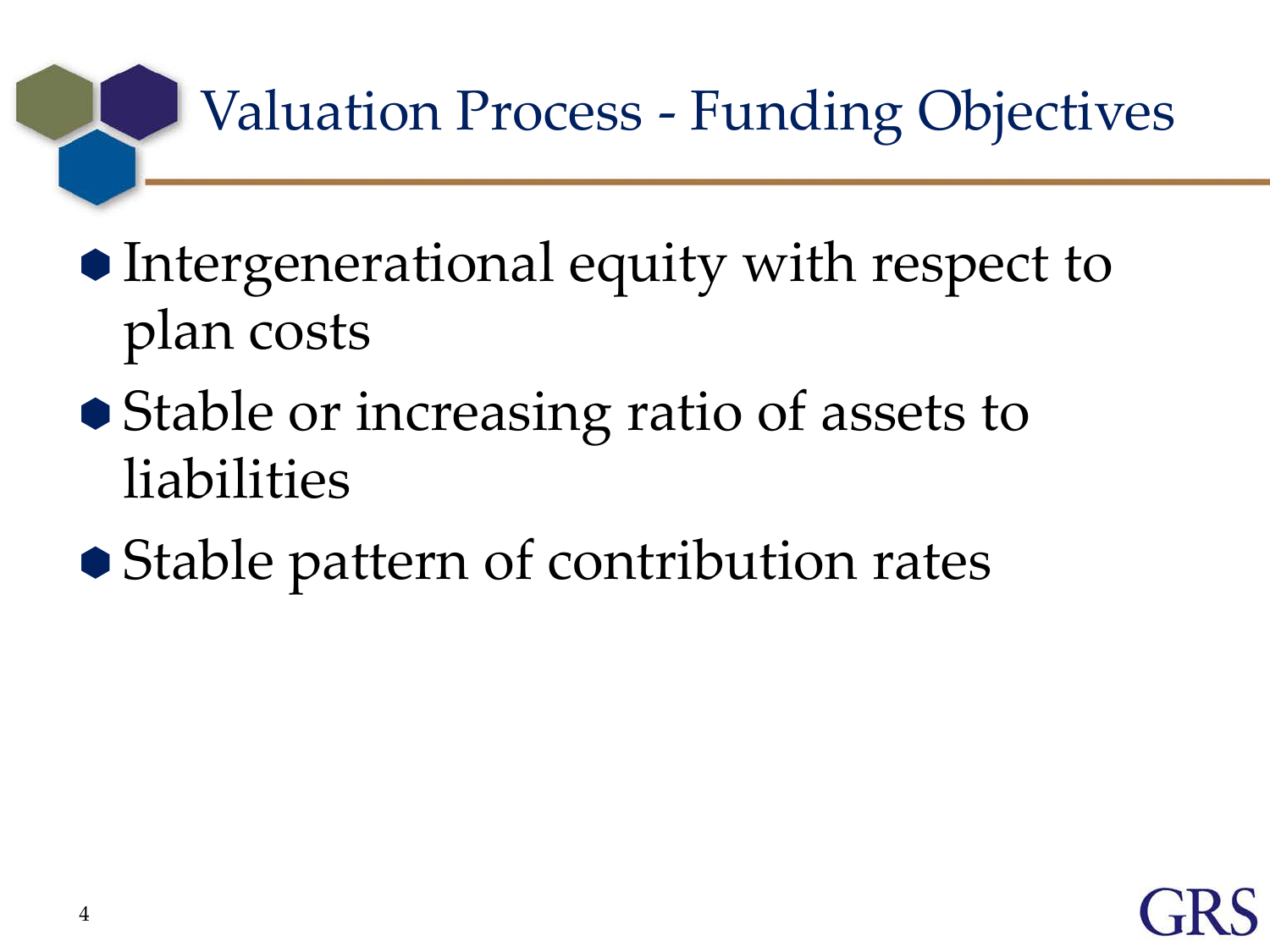



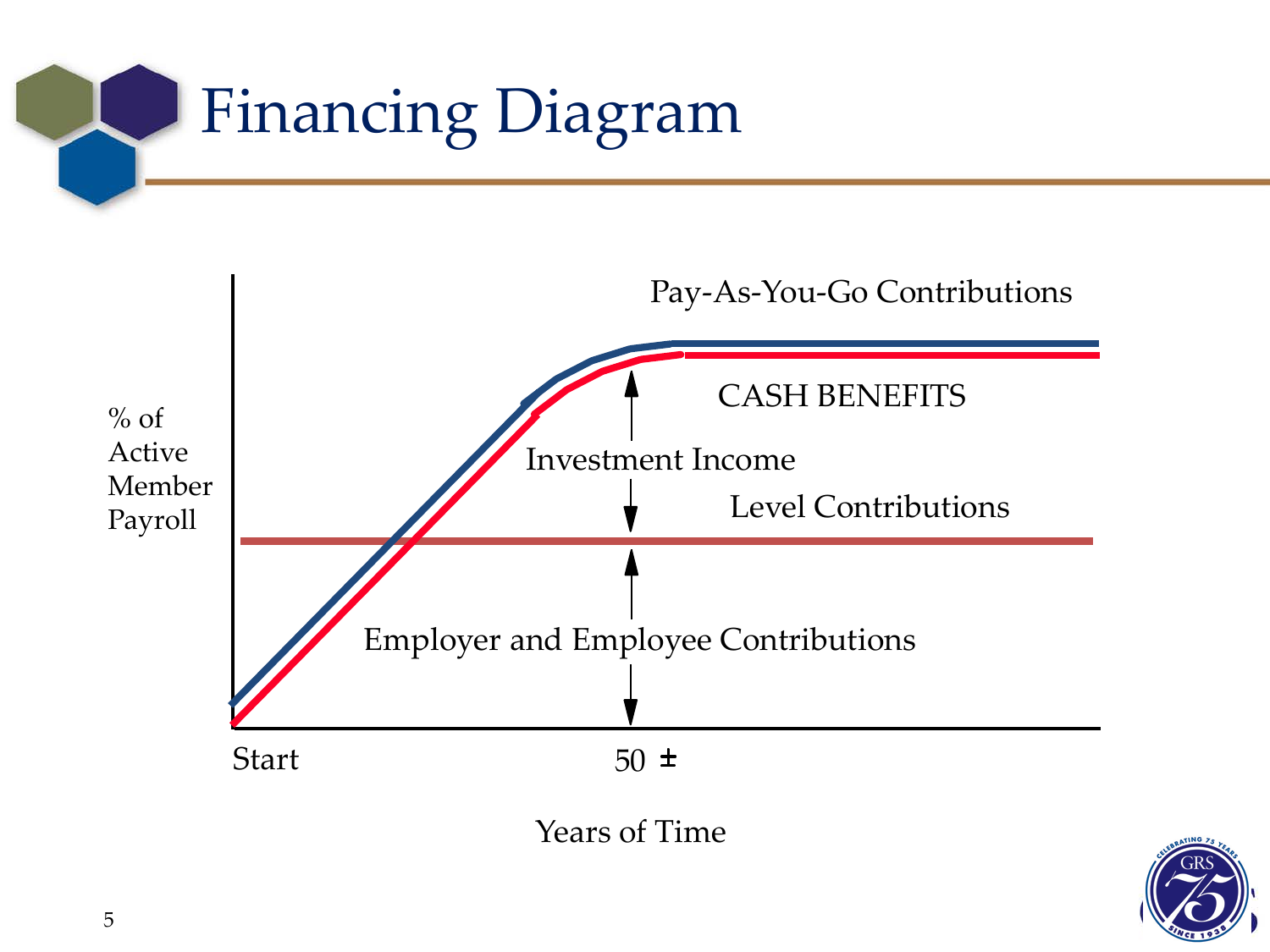### \$314.9 Million\* of Benefit Promises to Present Active and Retired Members



*\* Present value of future benefits; all divisions combined.*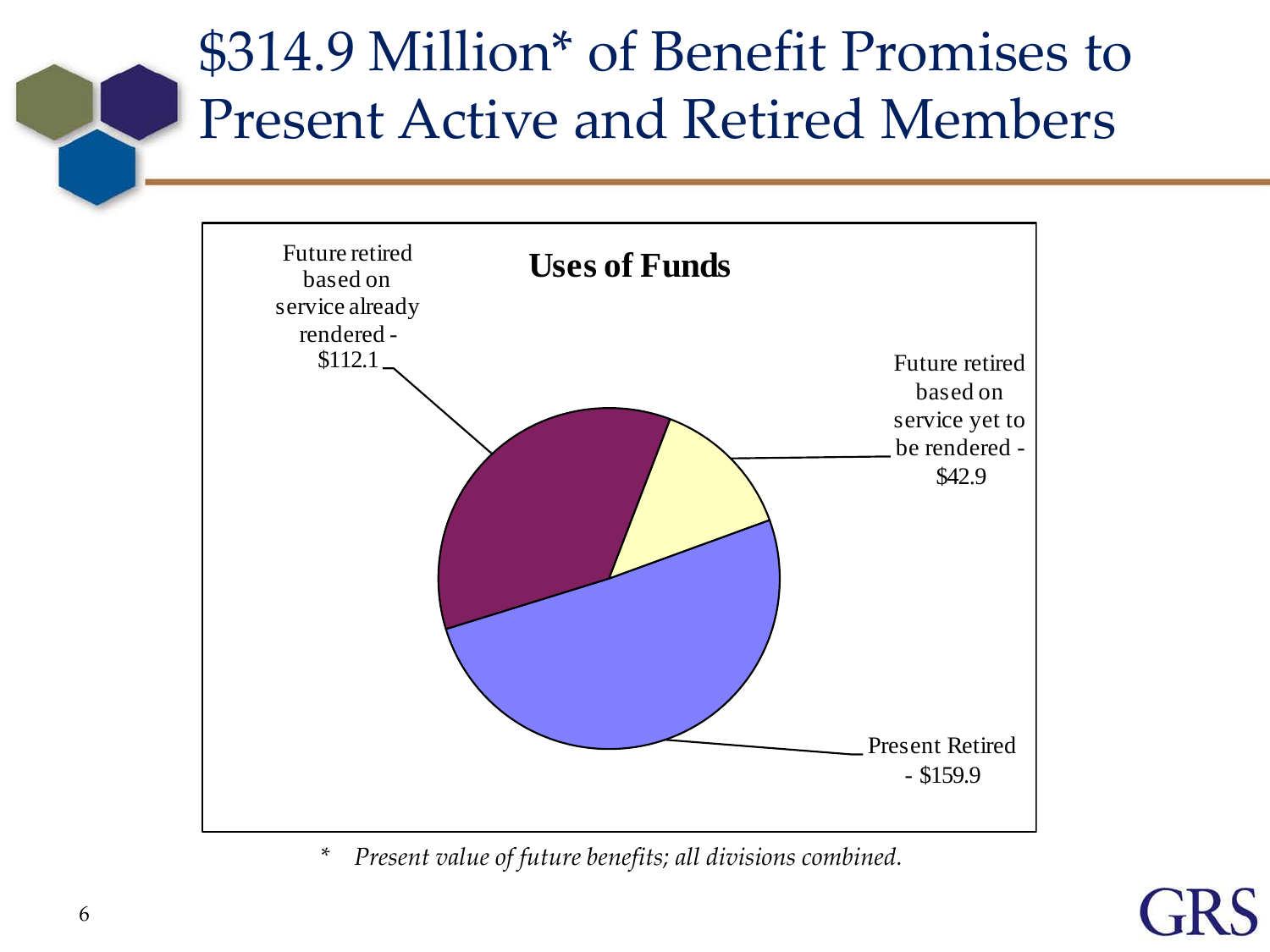

 Demographic Information, Financial Information & Plan Provisions are provided by the plan sponsor.

**Information**

- Actuarial assumptions are recommended by the actuary and approved by the Board.
- The actuarial valuation is a mathematical process used to project future payments on account of specified benefit provisions. These projected payouts are converted to equivalent present value amounts and a corresponding level percent-of-payroll<br>contribution is determined.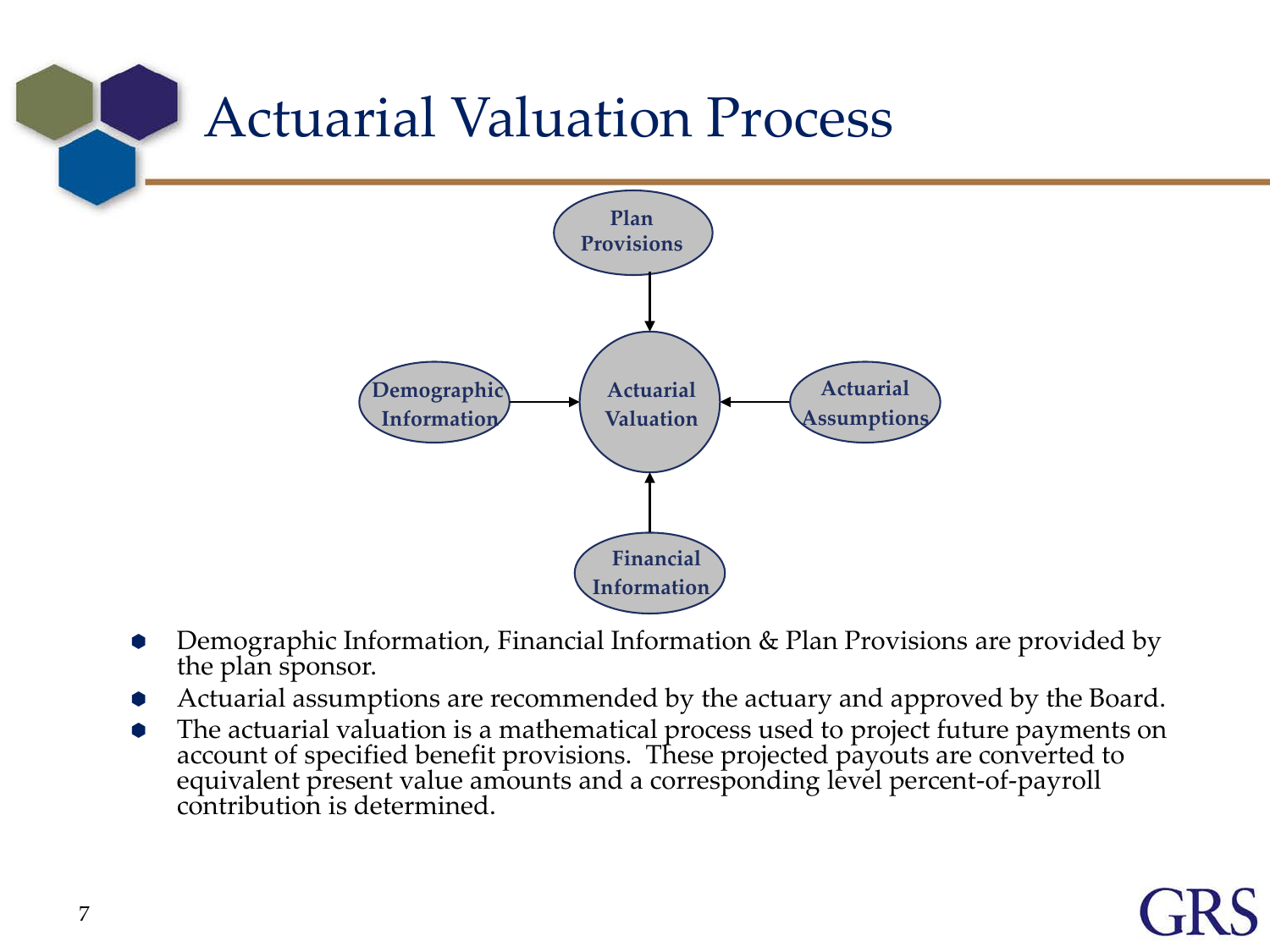# Actuarial Valuation Process

- <u>Present Value of Future Benefits</u> Present Value (PV) of all future benefits payable to current participants (active, retired, terminated vested).
- <u>Actuarial Liability</u> Portion of PV of Future Benefits allocated to prior years.
- Normal Cost Portion of PV of Future Benefits allocated to current year.
- Future Normal Costs Portion of PV of Future Benefits allocated to future years.





8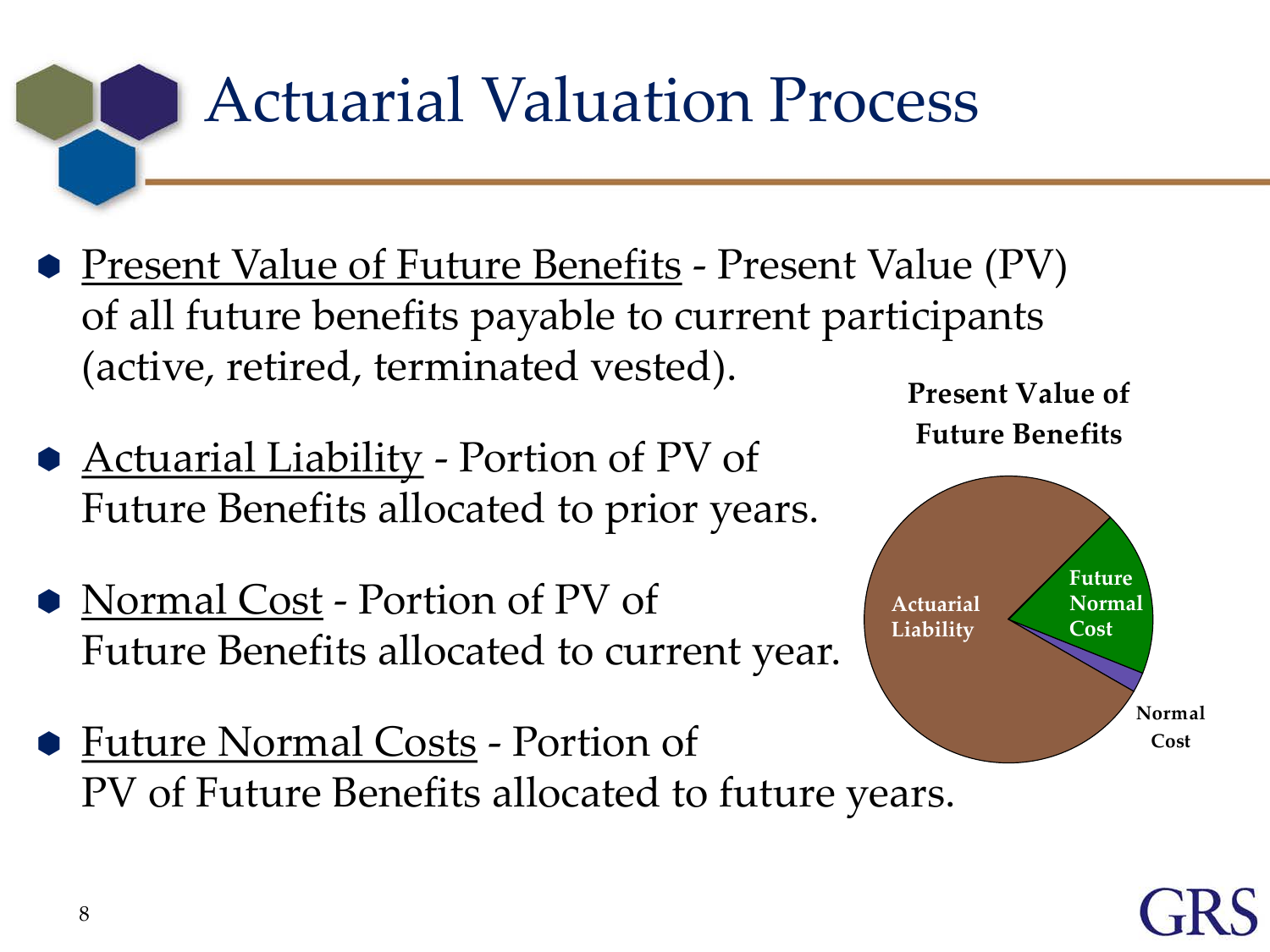

#### **Actuarial Accrued Liability**

 **- Actuarial Value of Assets**

#### **Unfunded Actuarial Liability**

**Annual Contribution = Normal Cost + Amortization of the Requirement Constraining Liability** Requirement

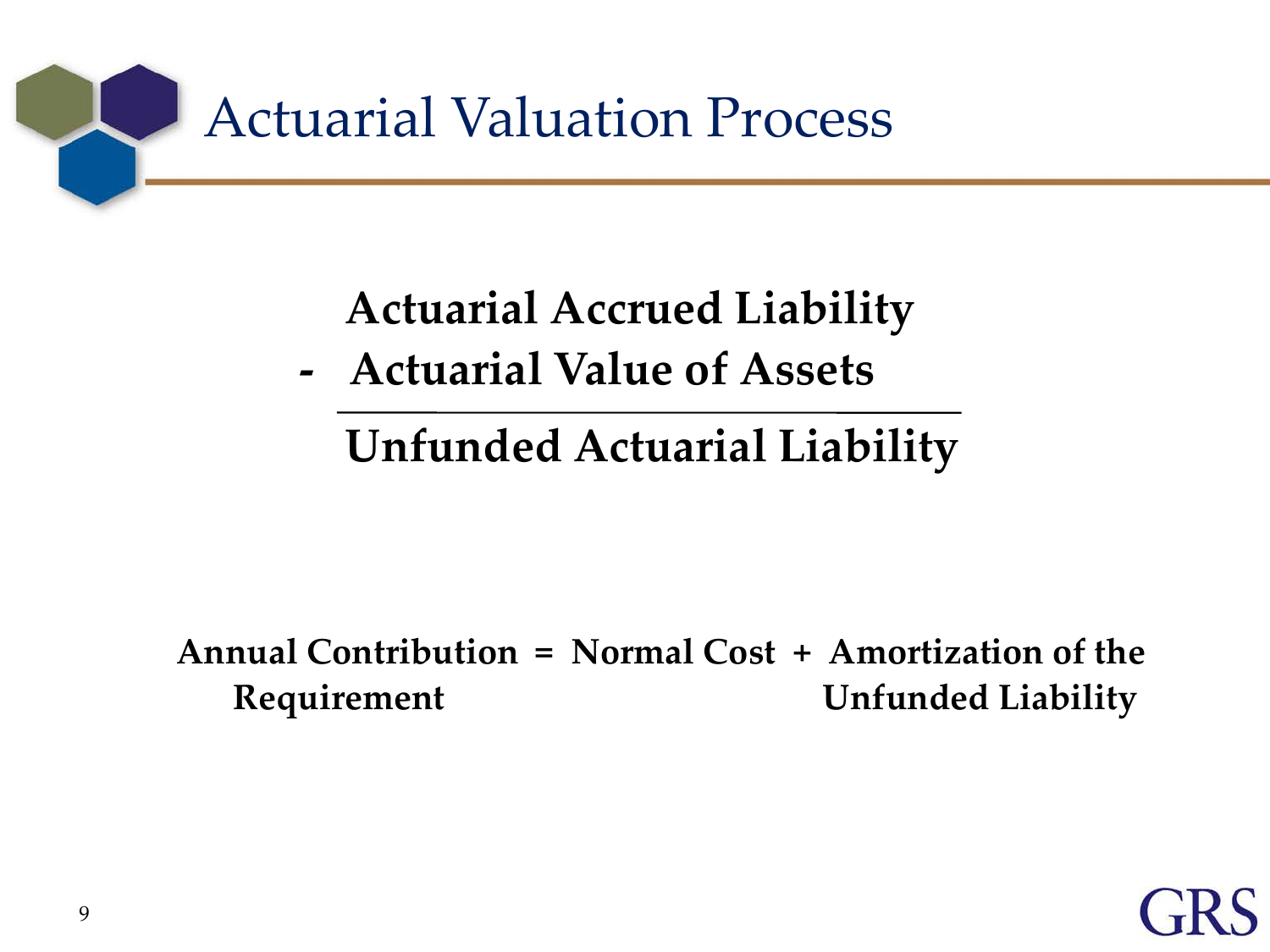|                                  |              |             |             |              | <b>Medical Care</b> | Sheriff's   | Road         |                |
|----------------------------------|--------------|-------------|-------------|--------------|---------------------|-------------|--------------|----------------|
|                                  | General      | <b>DWS</b>  | Library     | <b>BABH</b>  | Facility            | Department  | Commission   | Total          |
| Participants                     |              |             |             |              |                     |             |              |                |
| Active                           | 365          | 40          | 36          | 220          | 361                 | 79          | 59           | 1,160          |
| Retired                          | 346          | 32          | 40          | 119          | 214                 | 70          | 95           | 916            |
| <b>Terminated Vested</b>         | 37           |             | 7           | 26           | 14                  | 3           | $\mathbf{1}$ | 89             |
| Total                            | 748          | 73          | 83          | 365          | 589                 | 152         | 155          | 2,165          |
| Payroll                          | \$14,709,914 | \$2,197,529 | \$1,613,739 | \$10,219,867 | \$10,609,021        | \$4,059,143 | \$3,085,204  | \$46,494,417   |
| Actuarial Accrued Liability      | 93,450,950   | 14,574,768  | 10,253,476  | 46,920,346   | 47,726,386          | 27,793,066  | 31,276,038   | 271,995,030    |
| <b>Actuarial Value of Assets</b> | 104,457,772  | 11,736,129  | 10,890,265  | 42,751,434   | 51,310,492          | 34,199,006  | 26,820,972   | 282,166,070    |
| Unfunded Actuarial               |              |             |             |              |                     |             |              |                |
| <b>Accrued Liability</b>         | (11,006,822) | 2,838,639   | (636,789)   | 4,168,912    | (3,584,106)         | (6,405,940) | 4,455,066    | (10, 171, 040) |
| <b>Funded Ratio</b>              | 112%         | 81%         | 106%        | 91%          | 108%                | 123%        | $86\%$       | 104%           |
| Contribution Requirement         |              |             |             |              |                     |             |              |                |
| <b>Employer Normal Cost</b>      | 6.47%        | 7.03 %      | \$124,658   | 7.62 %       | 6.71 %              | 9.51 %      | 10.08 %      |                |
| Amortization Payment for ERIP^   |              |             |             | 3.46         |                     |             |              |                |
| Amortization Payment             | (8.39)       | 7.13        | (90, 393)   | 0.28         | (3.84)              | (18.19)     | 8.01         |                |
| Total                            | $0.00 \%$    | 14.16 %     | \$34,265    | 11.36 %      | 2.87 %              | $0.00 \%$   | 18.09%       | \$2,535,295    |

*^ Amortization payment associated with the Early Retirement Incentive Program (ERIP).*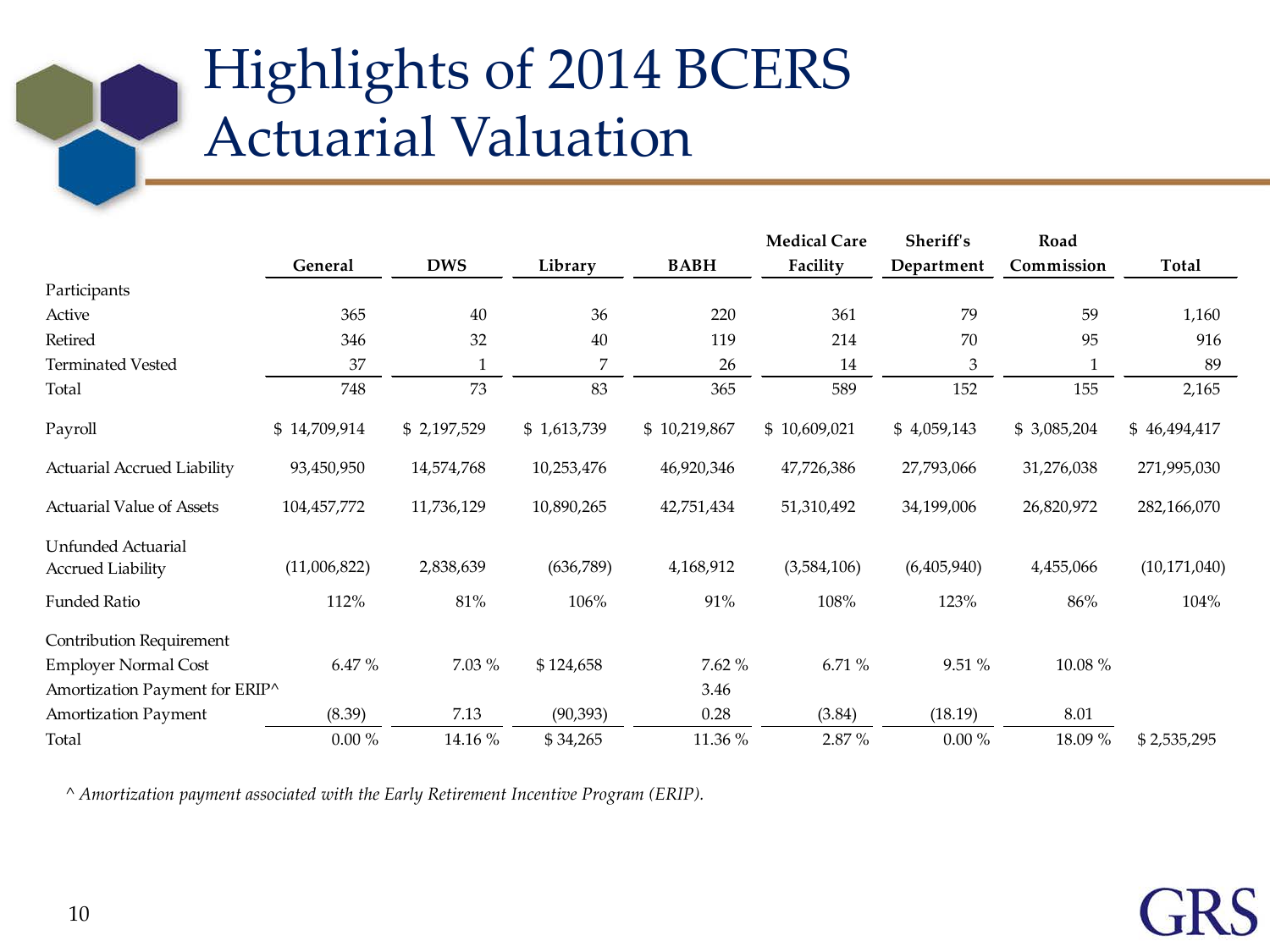|                              |                       | <b>Contribution Rate</b> |            |  |  |  |
|------------------------------|-----------------------|--------------------------|------------|--|--|--|
|                              | <b>Valuation Year</b> | 12/31/2013               | 12/31/2014 |  |  |  |
| <b>Division</b>              | <b>Fiscal Year</b>    | 1/1/2015                 | 1/1/2016   |  |  |  |
| <b>General County</b>        |                       | $0.03\%$                 | $0.00 \%$  |  |  |  |
| <b>DWS</b>                   |                       | 15.72                    | 14.16      |  |  |  |
| Library                      |                       | \$89,491                 | \$34,265   |  |  |  |
| <b>BABH</b>                  |                       | 12.85 %                  | 11.36 %    |  |  |  |
| <b>Medical Care Facility</b> |                       | 4.20                     | 2.87       |  |  |  |
| <b>Sheriff's Department</b>  |                       | 0.00                     | 0.00       |  |  |  |
| <b>Road Commission</b>       |                       | 19.14                    | 18.09      |  |  |  |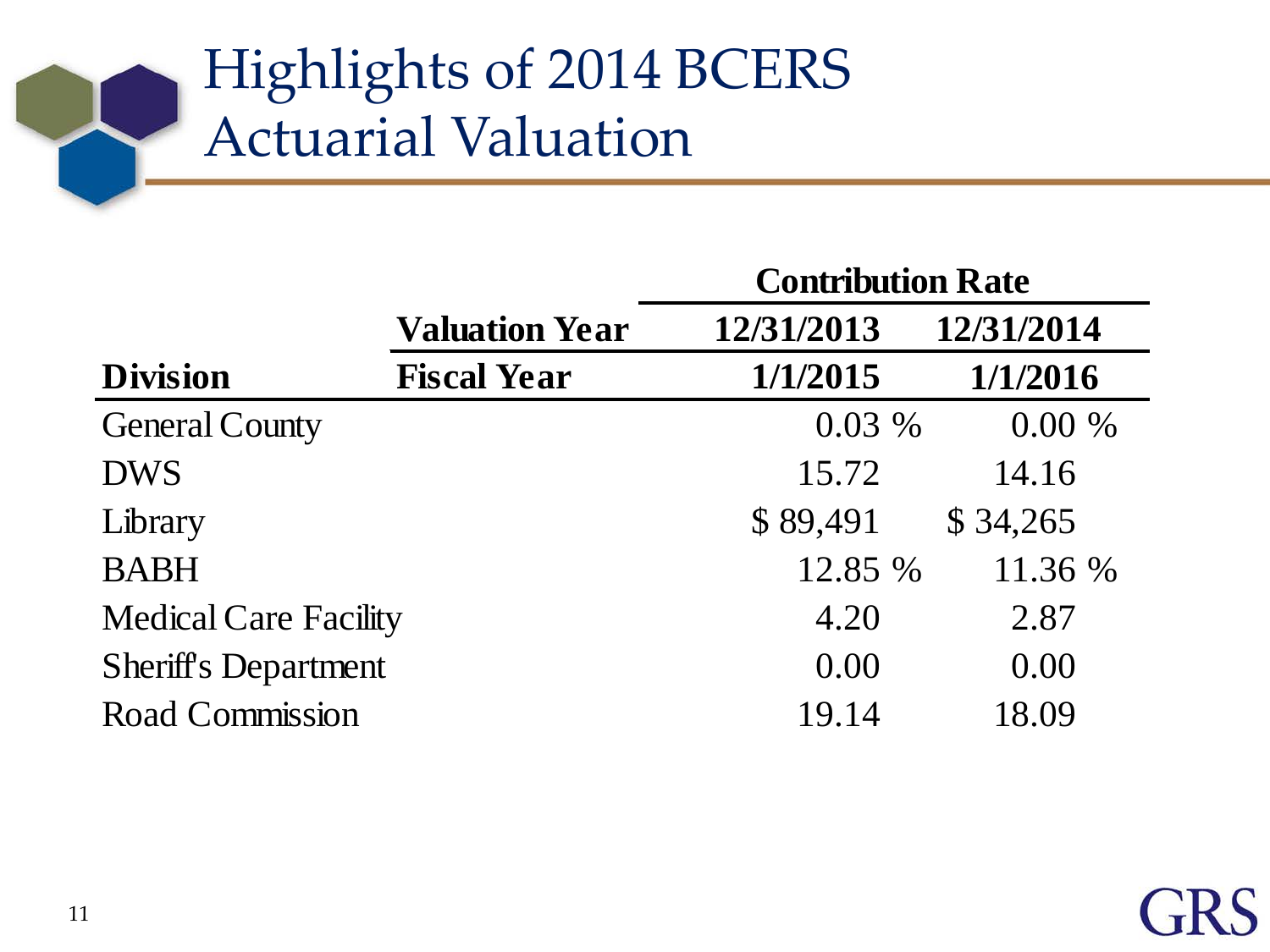- No changes to valuation assumptions or methods for the 2014 valuation.
- New tiers of benefits (lower multiplier, different retirement eligibility provisions) established for
	- ▶ BABH AFSCME hired on or after 10/1/2014,
	- BABH General hired after 1/1/2015, and
	- MCF United Steel Workers Local 15301, MCF Facility RN & LPN Nursing Council – USW 15301-01, and General MCF hired on or after July 30, 2015.
- Since there were no employees reported in the data under these tiers these benefit changes had no impact on this valuation.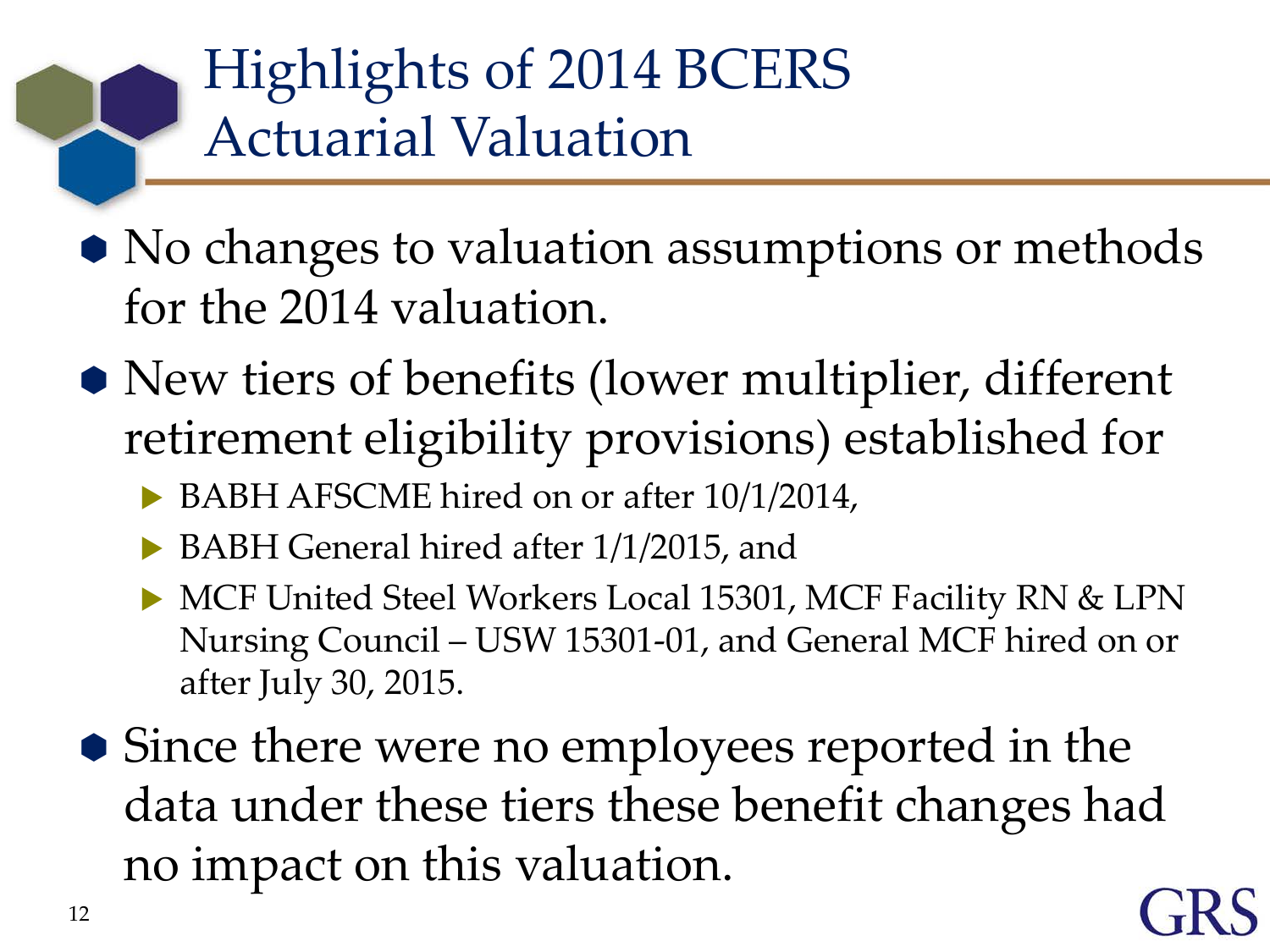• The aggregate experience during 2014 was favorable, with an overall gain of \$8,555,092.

- ▶ A gain of \$9,850,536 was attributable to investment performance (based on the smoothed asset method).
- A loss of \$1,295,444 was attributable to fewer retiree deaths than expected and an overall pay loss, from higher than expected payroll increases.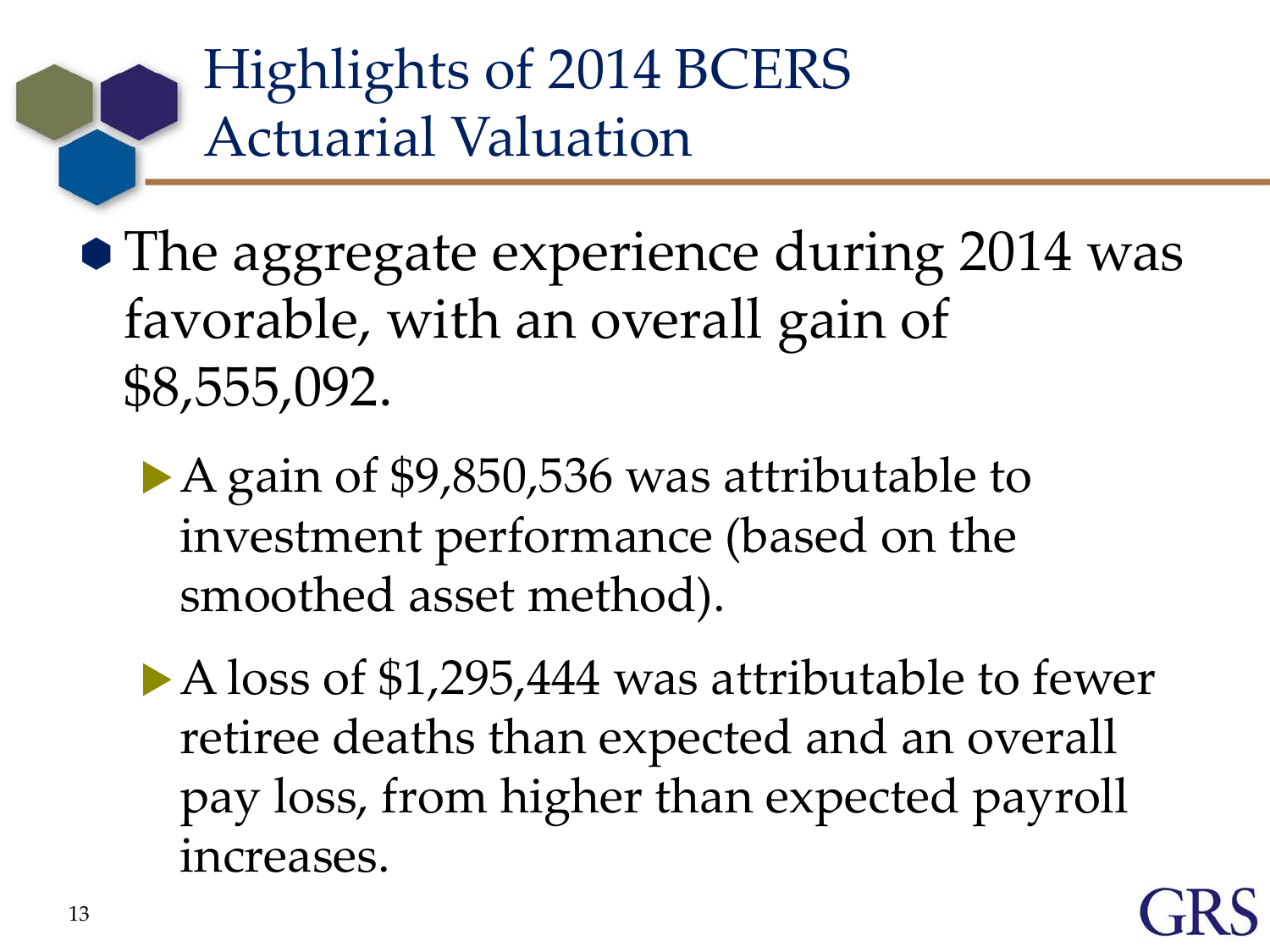- Contribution rates should trend toward the long-term cost or normal cost of the benefits over time.
	- Experience gains/losses will always serve to deviate contributions from pure normal cost
- All divisions have required employer contributions, except the General and Sheriff's department.

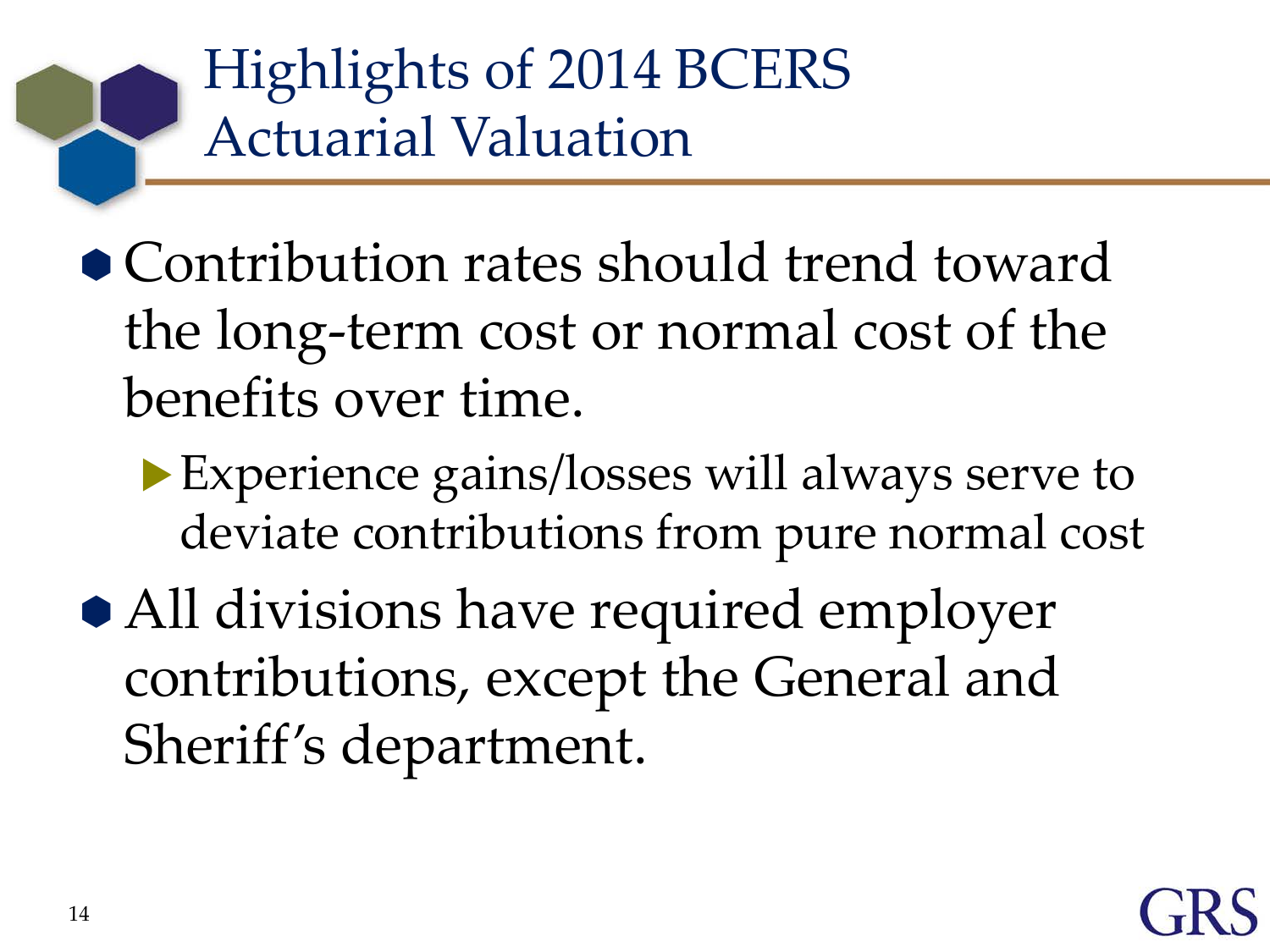**Unfunded** We developed the value of anticipated future benefit payments to retired members and their beneficiaries. We then compared this accrued liability to the reported value of the retirement reserve account. The figures below compare the retired liabilities and the reserves for each division.

|                              | Accrued          | Reported               | <b>Retiree</b><br>Liability |  |  |
|------------------------------|------------------|------------------------|-----------------------------|--|--|
| <b>Division</b>              | Liability        | <b>Retiree Reserve</b> |                             |  |  |
| General                      | 52,543,623<br>\$ | 51,021,363<br>\$       | 1,522,260<br>\$             |  |  |
| <b>DWS</b>                   | 9,289,609        | 9,424,315              | (134,706)                   |  |  |
| Library                      | 6,056,777        | 5,345,376              | 711,401                     |  |  |
| <b>BABH</b>                  | 28,965,273       | 29,985,837             | (1,020,564)                 |  |  |
| <b>Medical Care Facility</b> | 27,204,941       | 25,980,030             | 1,224,911                   |  |  |
| <b>Sheriff's Department</b>  | 14,957,695       | 16,563,367             | (1,605,672)                 |  |  |
| Road Commission              | 20,894,422       | 18,943,094             | 1,951,328                   |  |  |
| Total                        | 159,912,340<br>S | 157,263,382<br>\$      | 2,648,958<br>\$             |  |  |

- As of the valuation date, there is a shortfall in the retiree reserve for all groups except DWS, BABH, and the Sheriff's Department.
- The valuation anticipates that the difference between the accrued liability and the reported reserve will be transferred from the Retirement System employer reserve to the retiree reserve effective January 1, 2015 to fully fund the retiree accrued liability.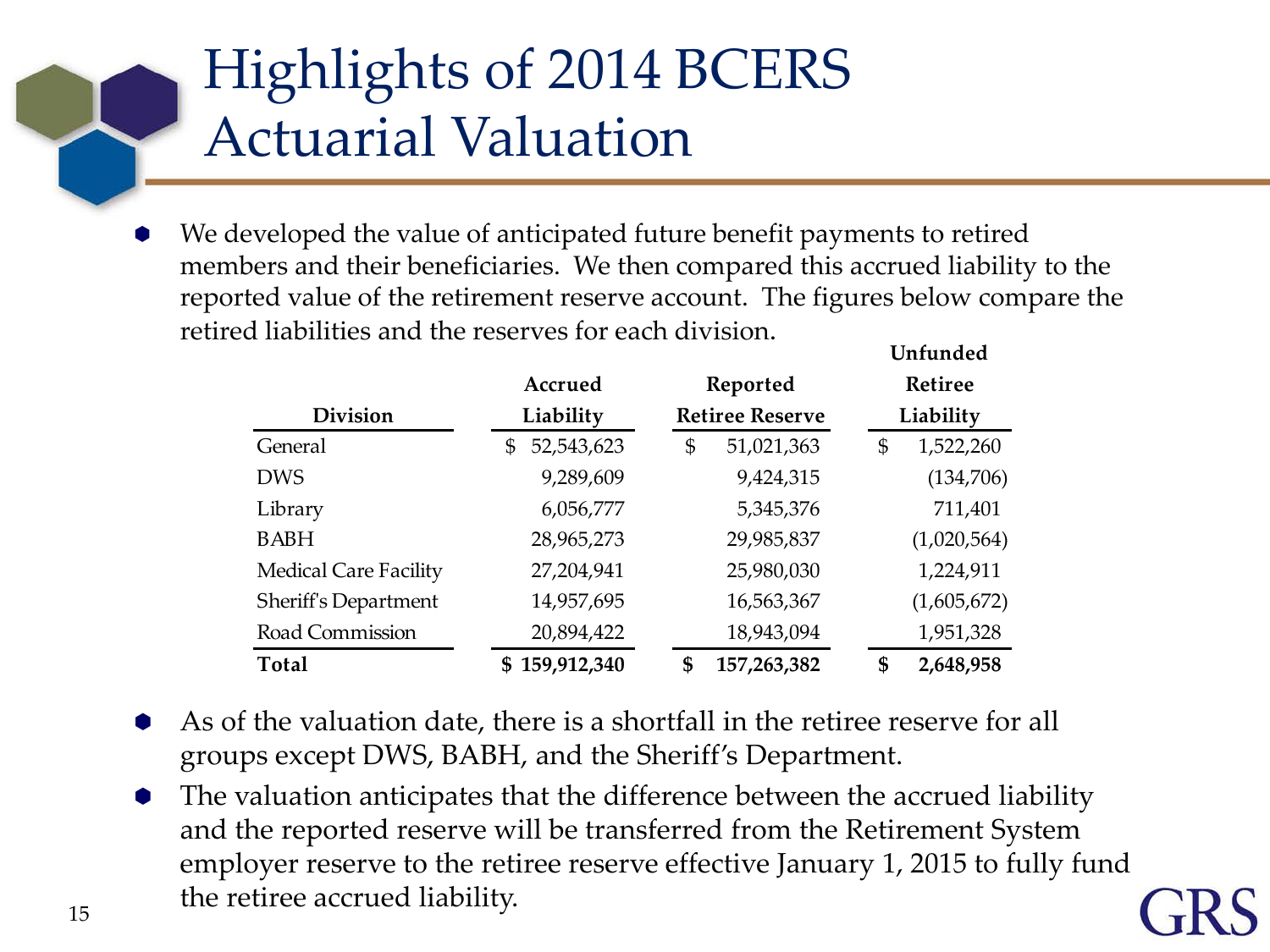- The results shown reflect an asset transfer in the amount of \$181,804 from the General group to the Road Commission.
	- This transfer is recommended as a result of the membership transfer between the General group and the Road Commission.
- We recommend the Board approve the asset transfer in the amount of \$181,804 from the General group to the Road Commission.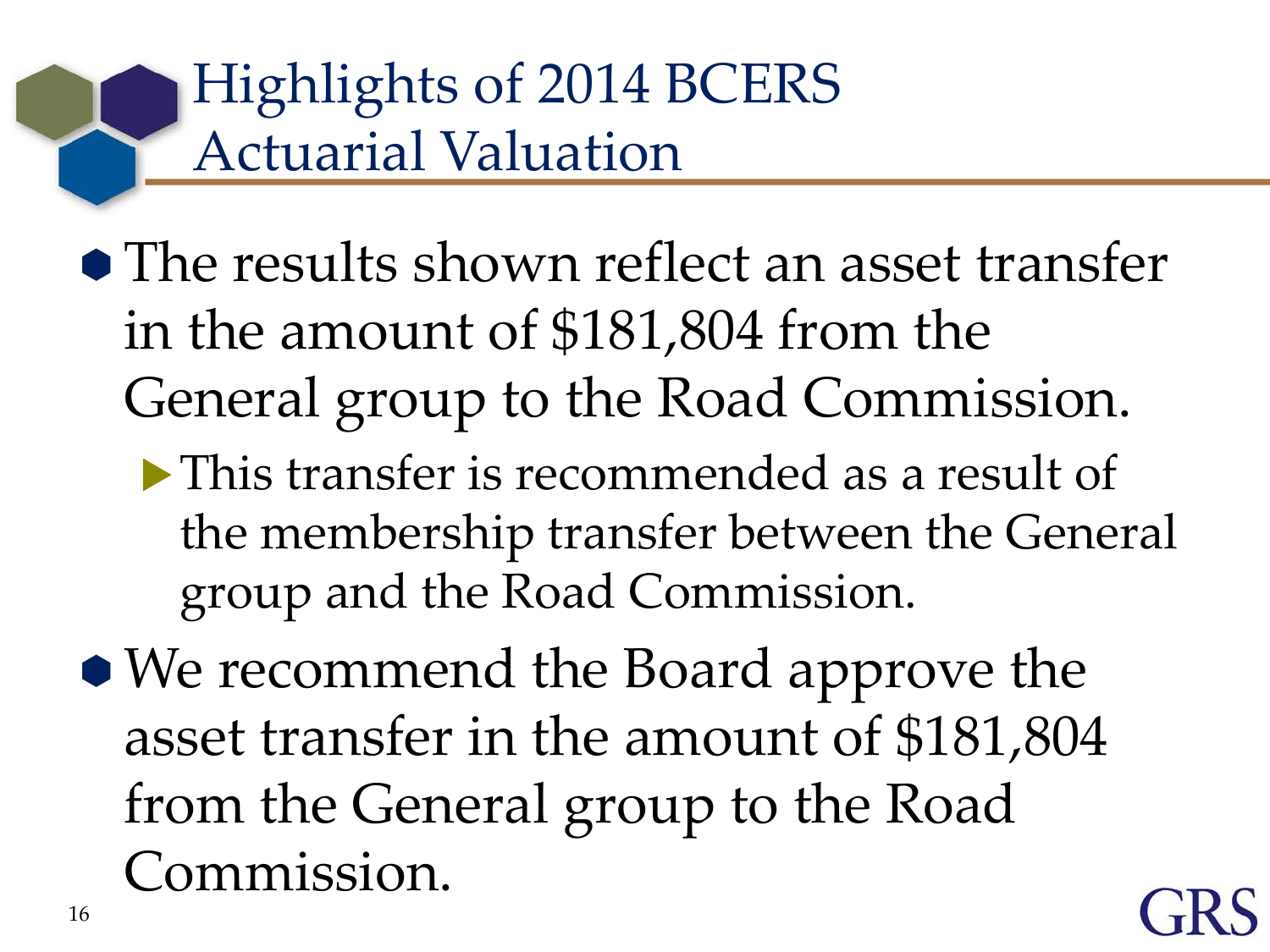# BCERS - Asset Performance

|                                      | December 31, |          |          |             |         |          |            |           |         |         |
|--------------------------------------|--------------|----------|----------|-------------|---------|----------|------------|-----------|---------|---------|
|                                      | 2005         | 2006     | 2007     | 2008        | 2009    | 2010     | 2011       | 2012      | 2013    | 2014    |
| Market Value<br>of Assets*           | \$231.4      | \$243.6  | \$254.2  | \$170.2     | \$206.0 | \$235.4  | \$225.7    | \$246.9   | \$295.4 | \$308.1 |
| Rate of Return                       | 4.91 %       | 8.37 %   | $7.52\%$ | $(30.62)\%$ | 25.46 % | 17.63 %  | $(1.22)\%$ | 12.65 $%$ | 23.03 % | 7.98 %  |
| <b>Actuarial Value</b><br>of Assets* | 230.2        | 237.7    | 253.5    | 246.6       | 243.3   | 244.7    | 241.2      | 239.3     | 263.4   | 282.2   |
| Rate of Return                       | 4.53 %       | $6.32\%$ | $9.92\%$ | $0.17\%$    | 1.38 %  | $3.26\%$ | $1.37\%$   | $2.11\%$  | 13.42 % | 11.32 % |

*\* Assets in millions of dollars.*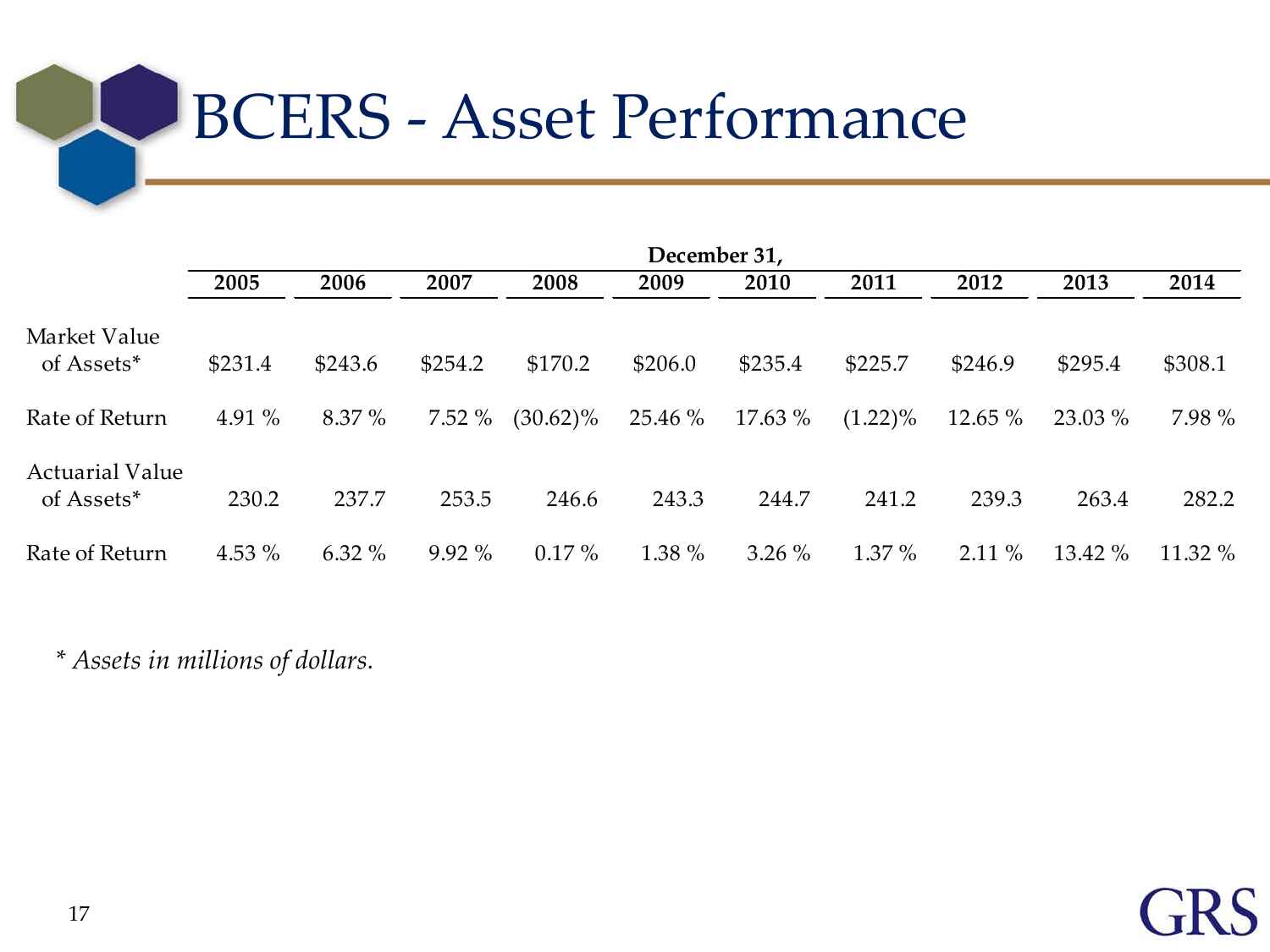### BCERS - Asset Performance

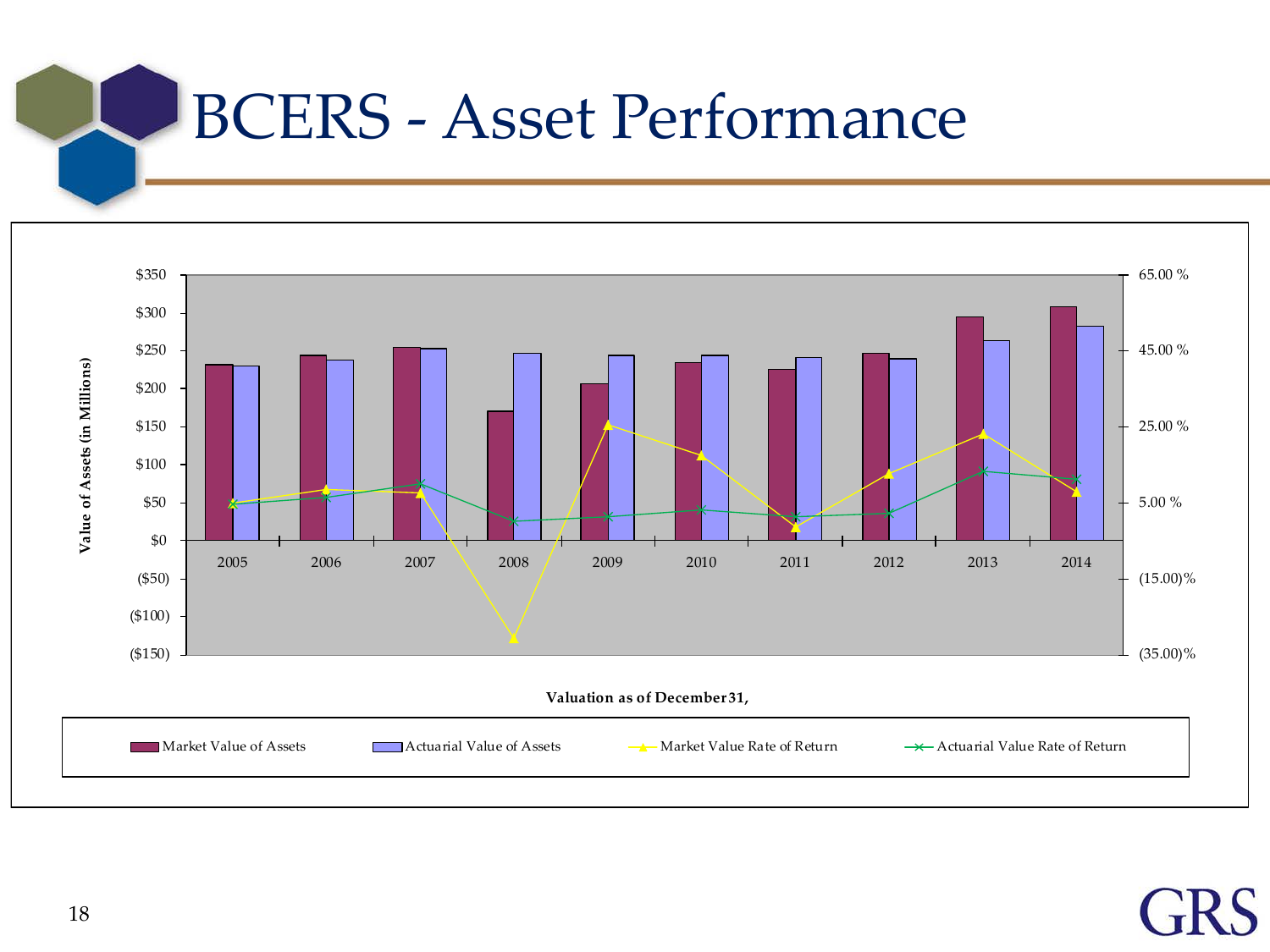# Historical Information – General



**Funded Ratio**

**Funded Ratio** 

*\* 2009 valuation implemented a 1-year lag – results used for FY 2010 and FY 2011.*

Contributions (Percent of Payroll) **Contributions (Percent of Payroll)**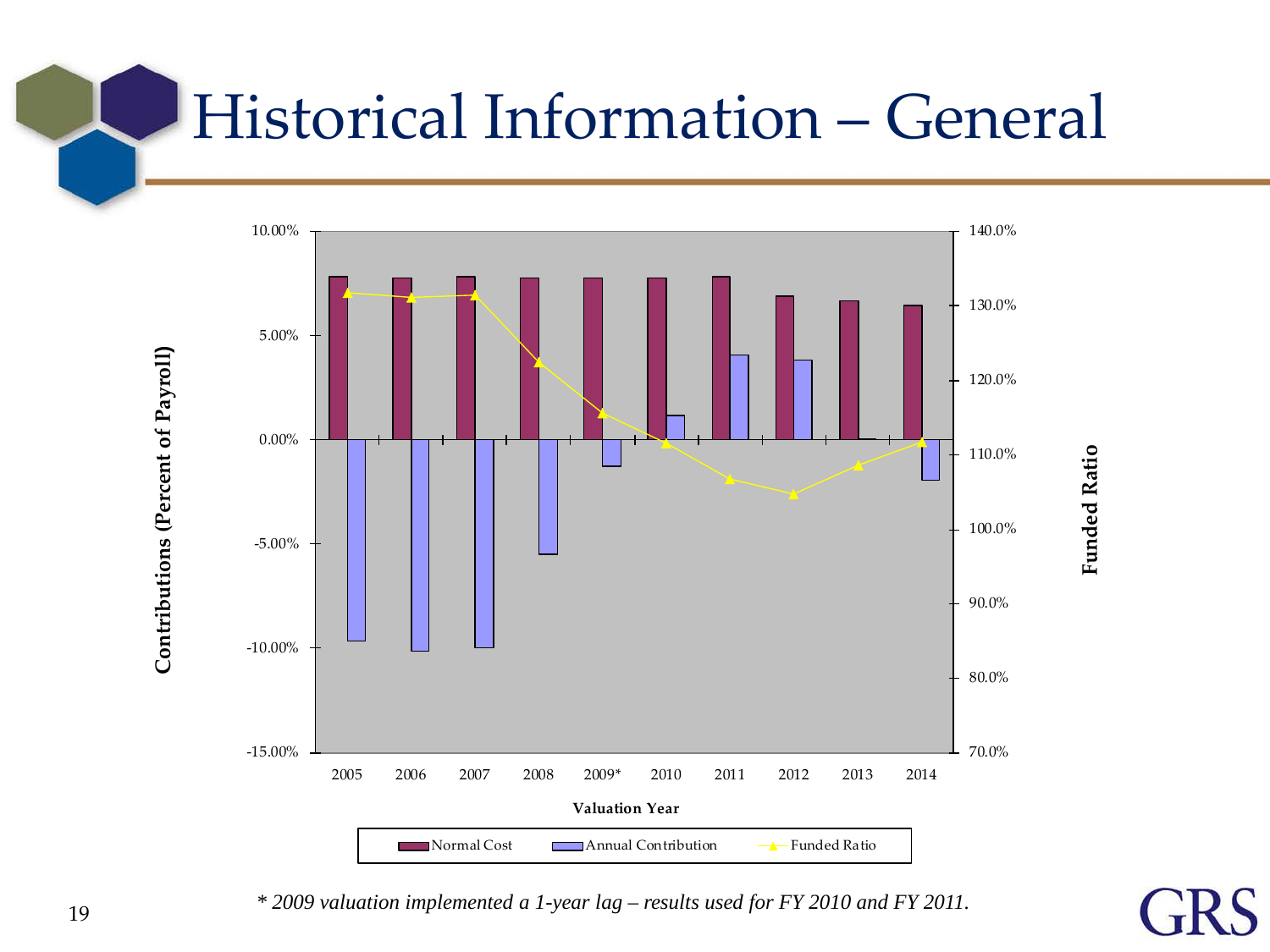## Historical Information – DWS



*\* 2009 valuation implemented a 1-year lag – results used for FY 2010 and FY 2011.*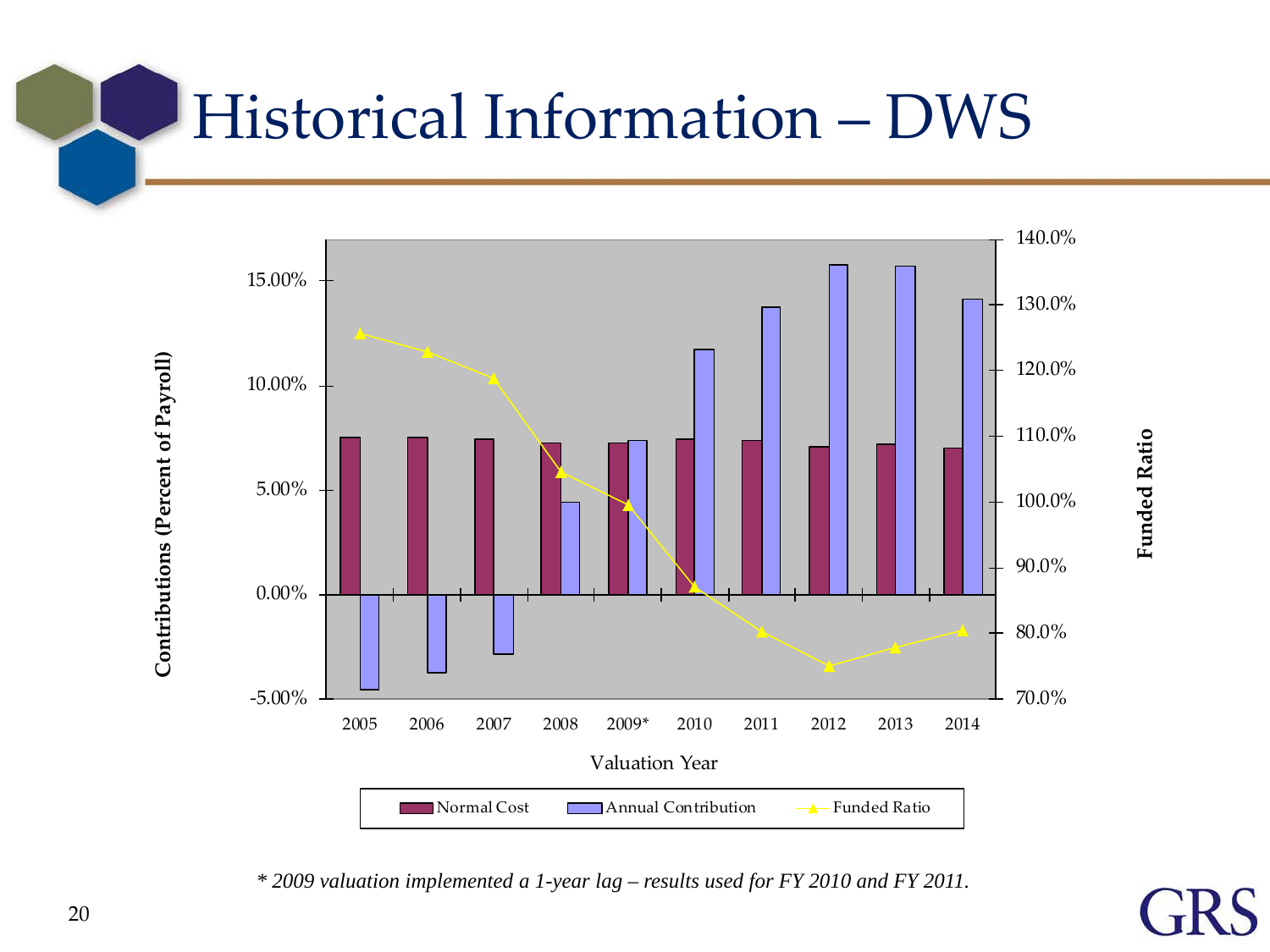# Historical Information – Library



*\* 2009 valuation implemented a 1-year lag – results used for FY 2010 and FY 2011.*

Contributions (Percent of Payroll) **Contributions (Percent of Payroll)**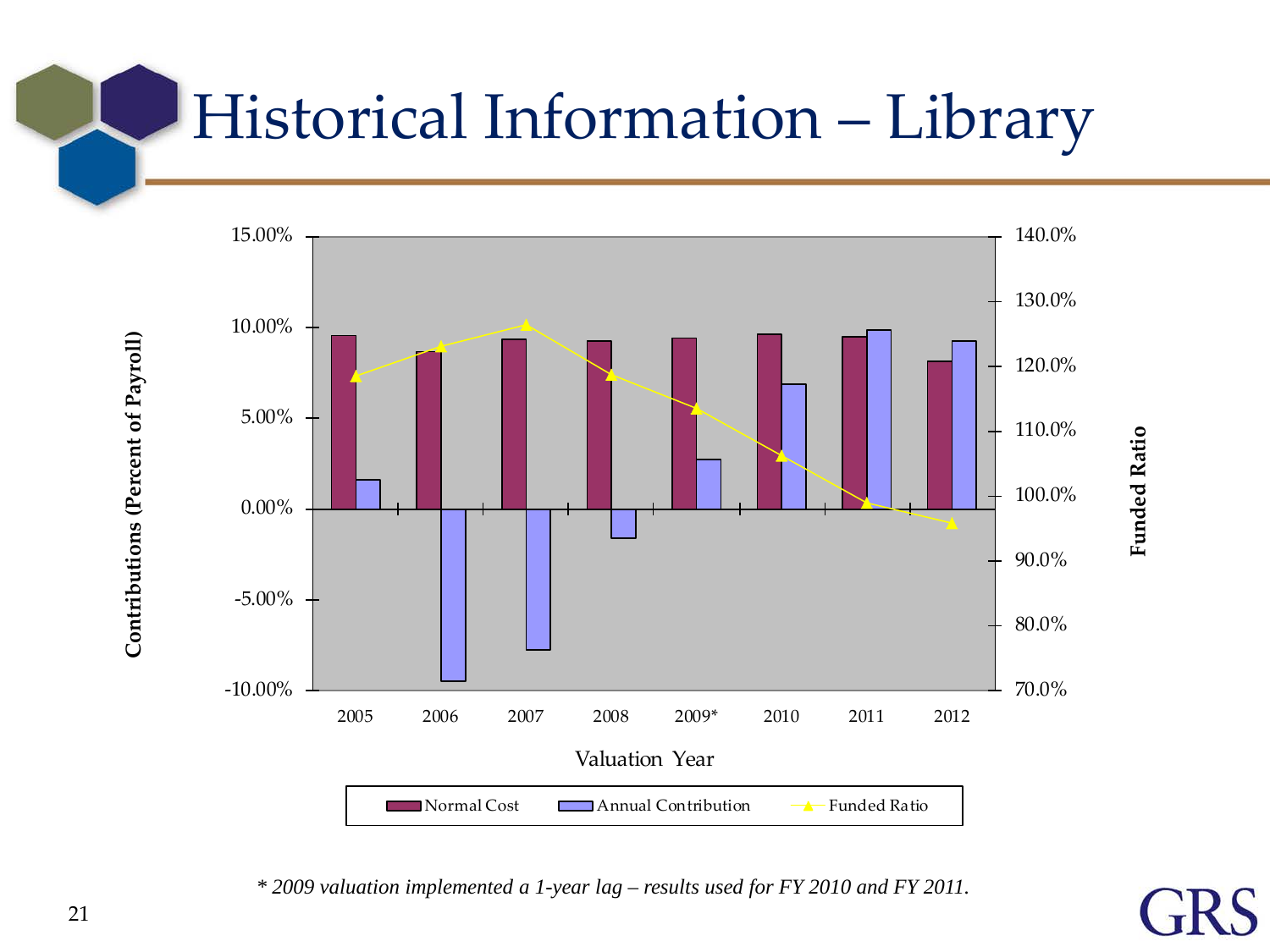### Historical Information – Library (Concluded)



*2013 valuation reflects closure of plan to new hires – contribution expressed as level dollar amount.*

**Funded Ratio Funded Ratio**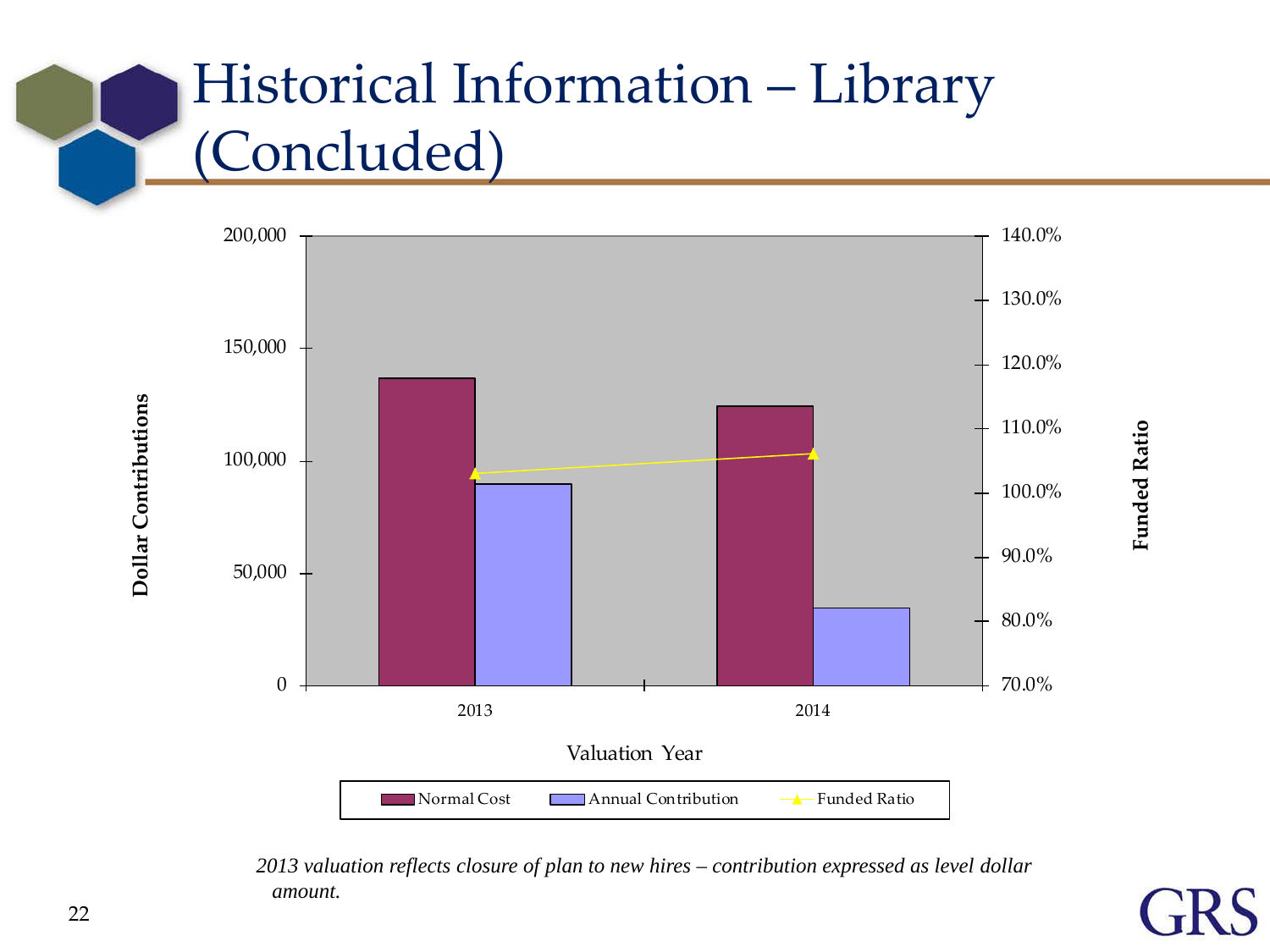### Historical Information – BABH



*\* 2009 valuation implemented a 1-year lag – results used for FY 2010 and FY 2011.*

**Funded Ratio Funded Ratio**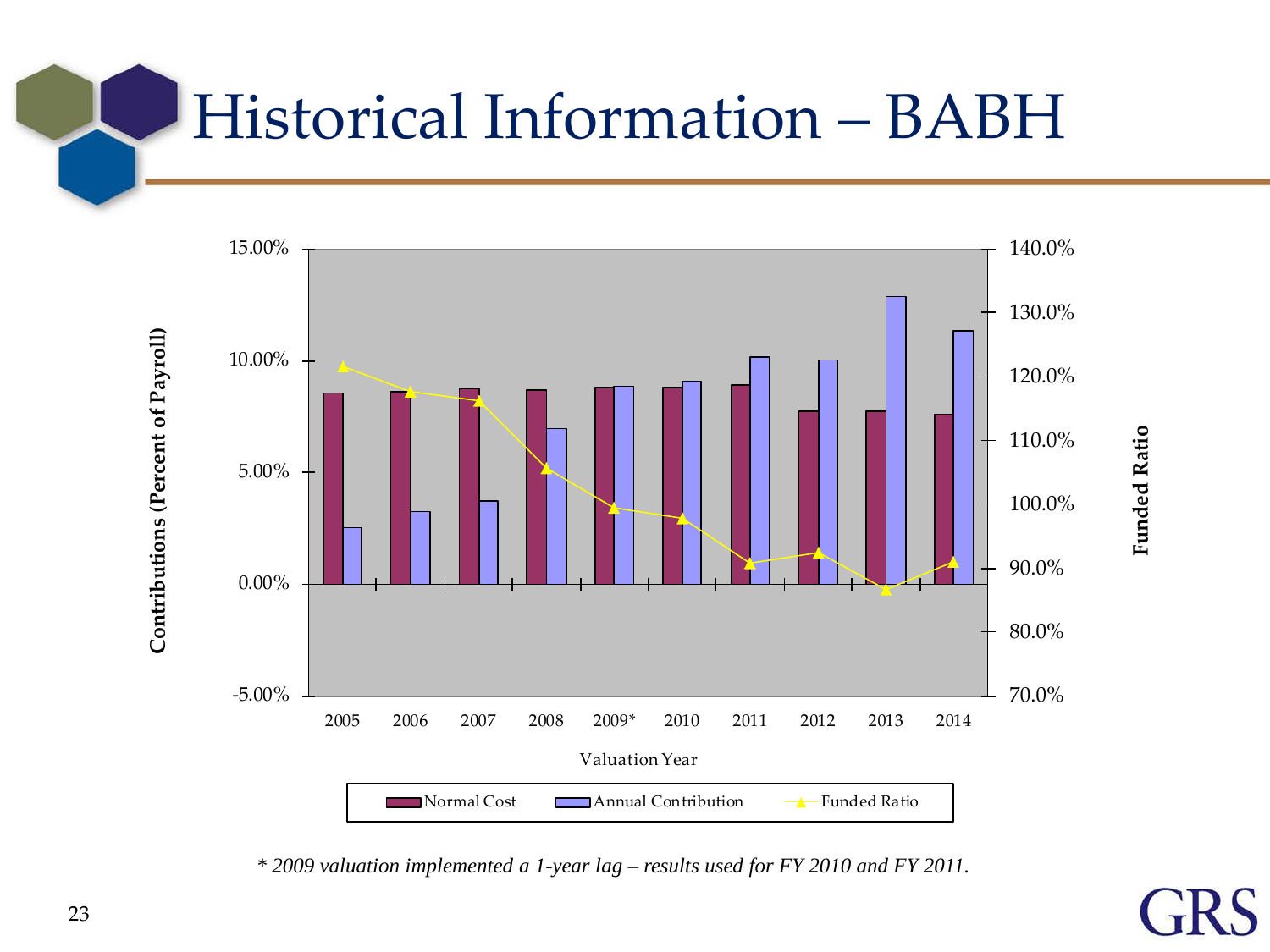### Historical Information – Medical Care Facility



*\* 2009 valuation implemented a 1-year lag – results used for FY 2010 and FY 2011.*

**Funded Ratio Funded Ratio**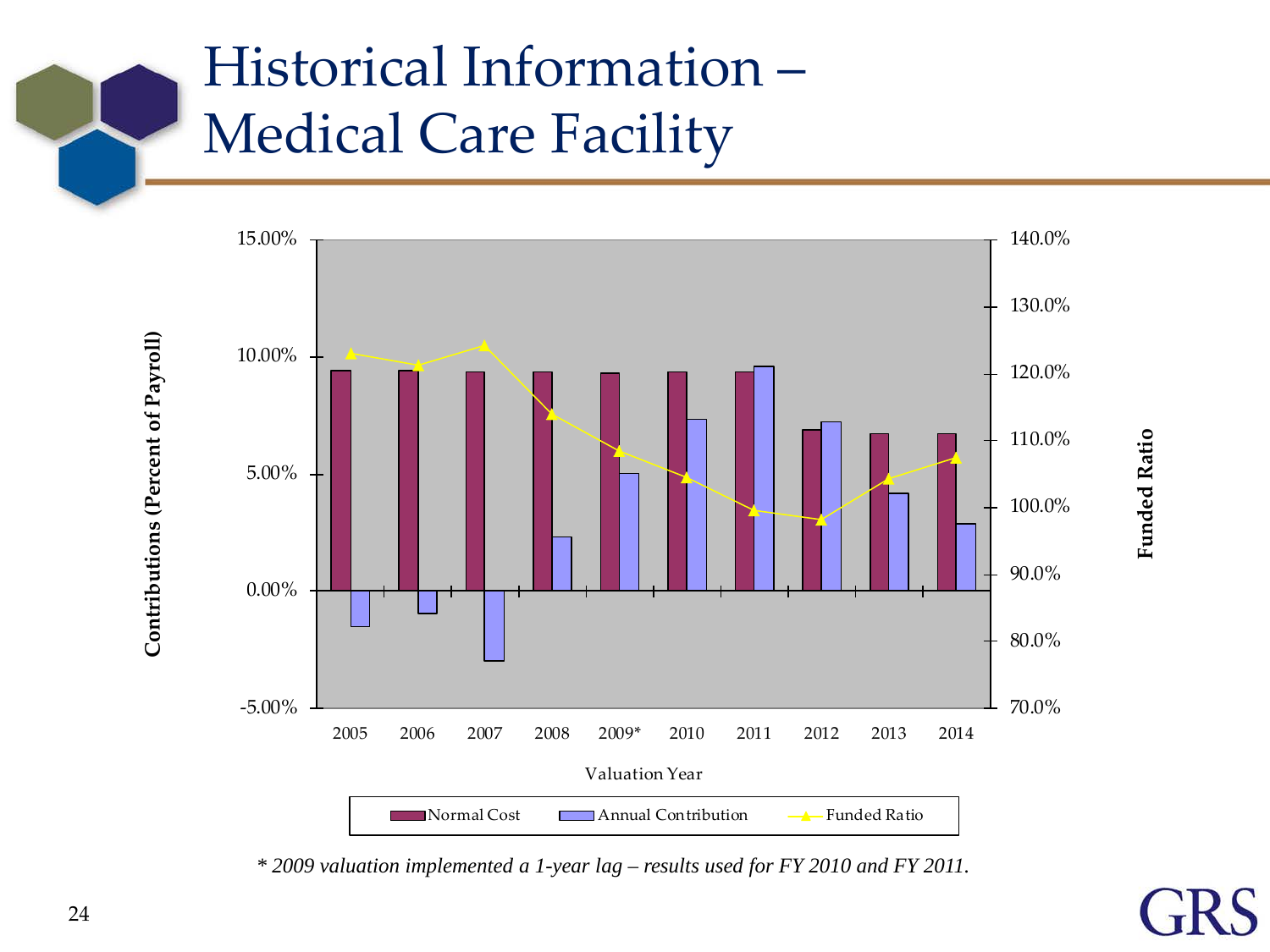### Historical Information – Sheriff's Department



*\* 2009 valuation implemented a 1-year lag – results used for FY 2010 and FY 2011.*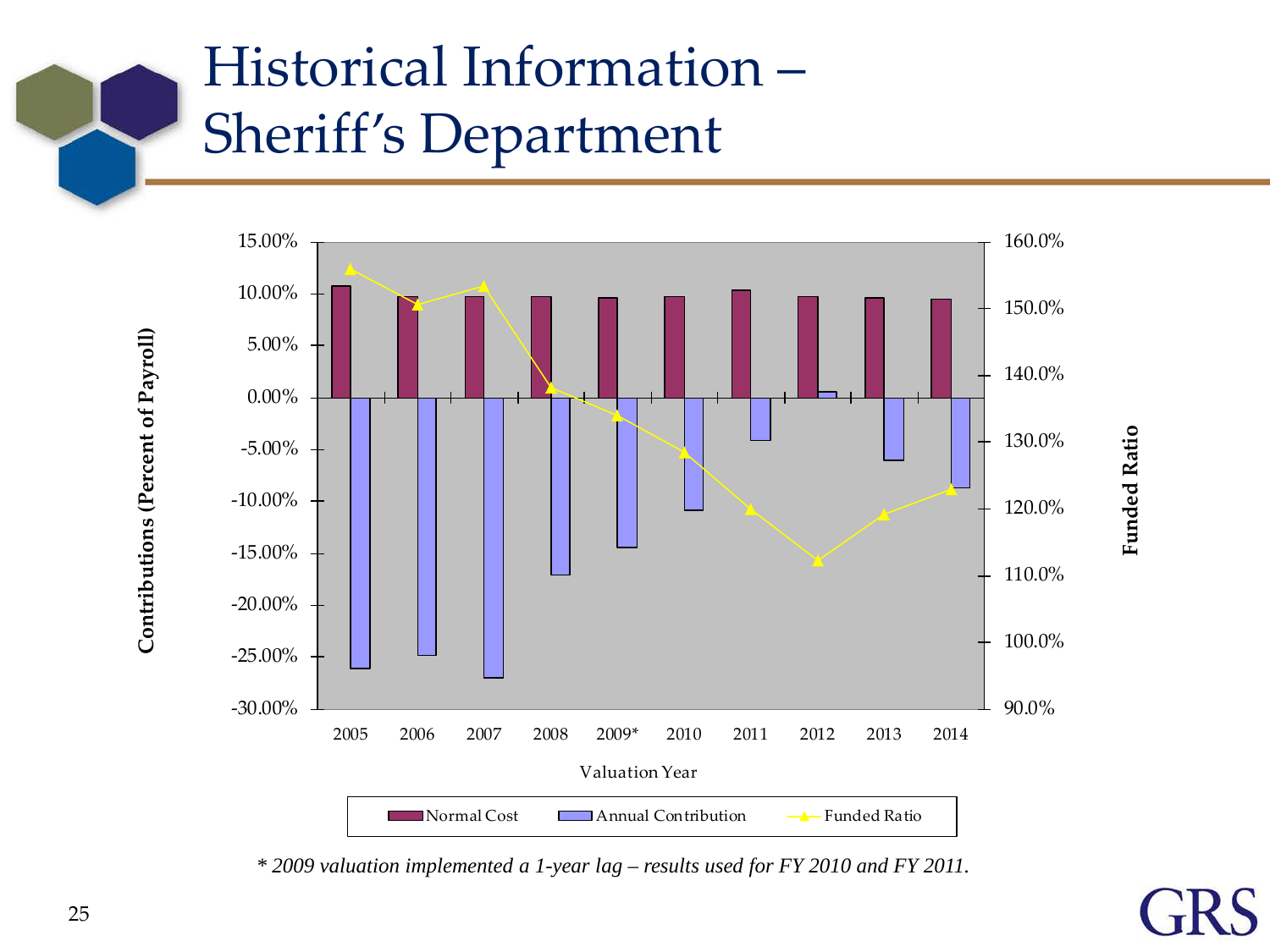### Historical Information – Road Commission



*\* 2009 valuation implemented a 1-year lag – results used for FY 2010 and FY 2011.*

Contributions (Percent of Payroll) **Contributions (Percent of Payroll)**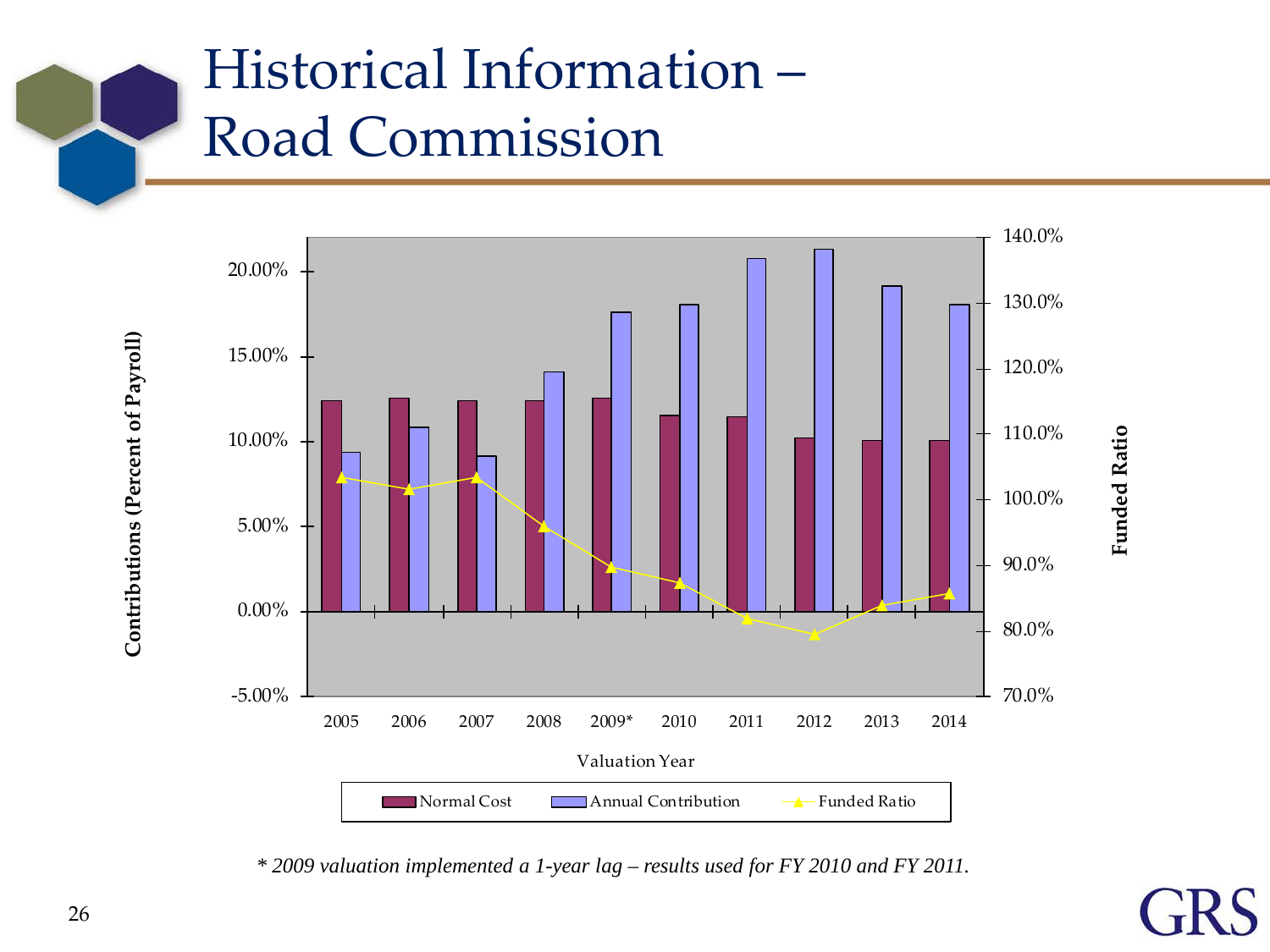# Looking Ahead - Contributions

- Asset smoothing helps reduce the volatility of the employer contributions.
- The Retirement System will continue to mature.
	- More retirees than active employees.
	- Normal for a prefunded retirement system.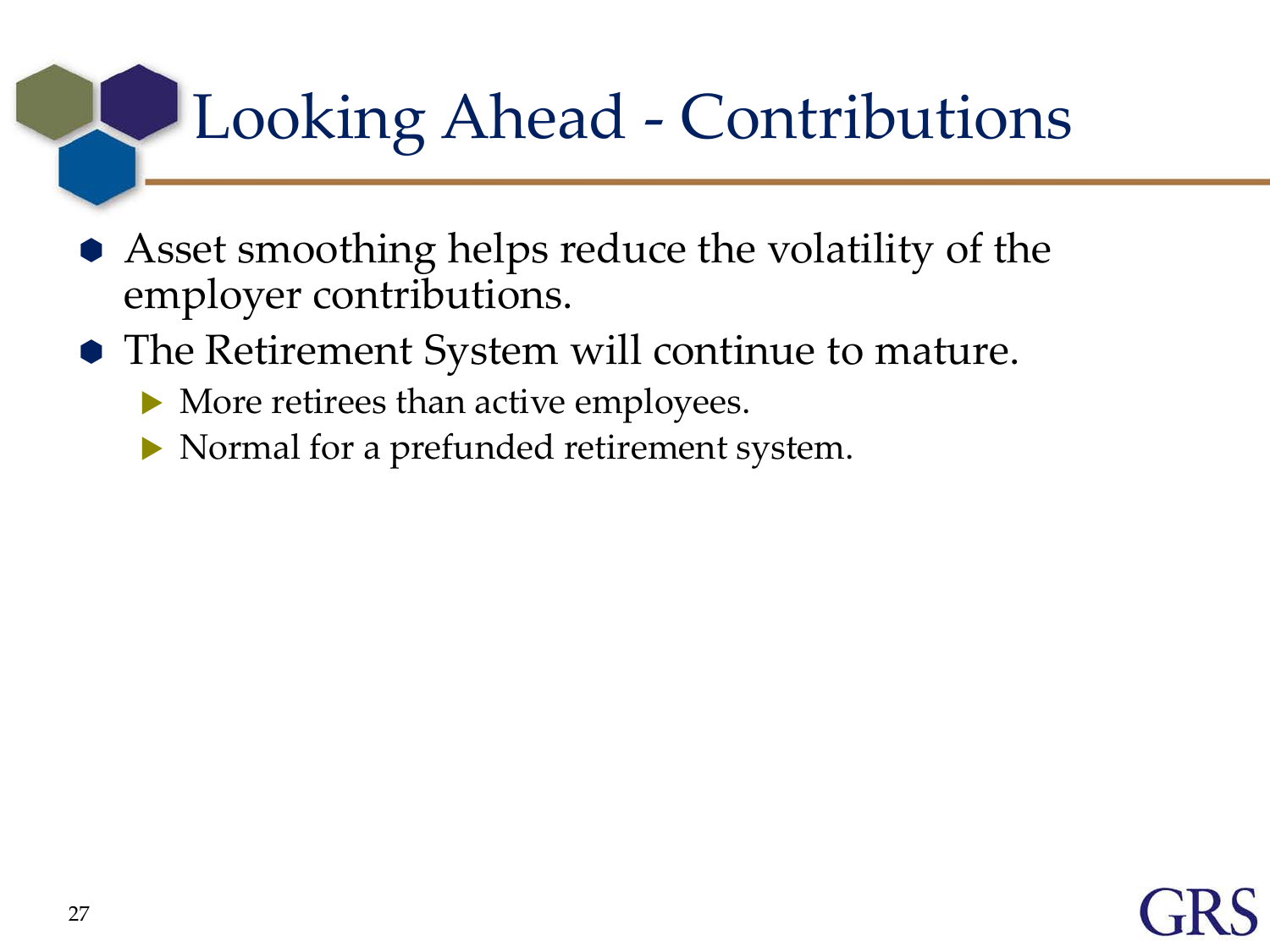# Looking Ahead - Contributions

- $\bullet$  In the short-term, meeting the 7.5% assumed market return will put downward pressure on employer contributions due to the remaining phase-in of past market gains.
- Favorable investment performance in recent years.
	- The funding value of assets was 92% of market value.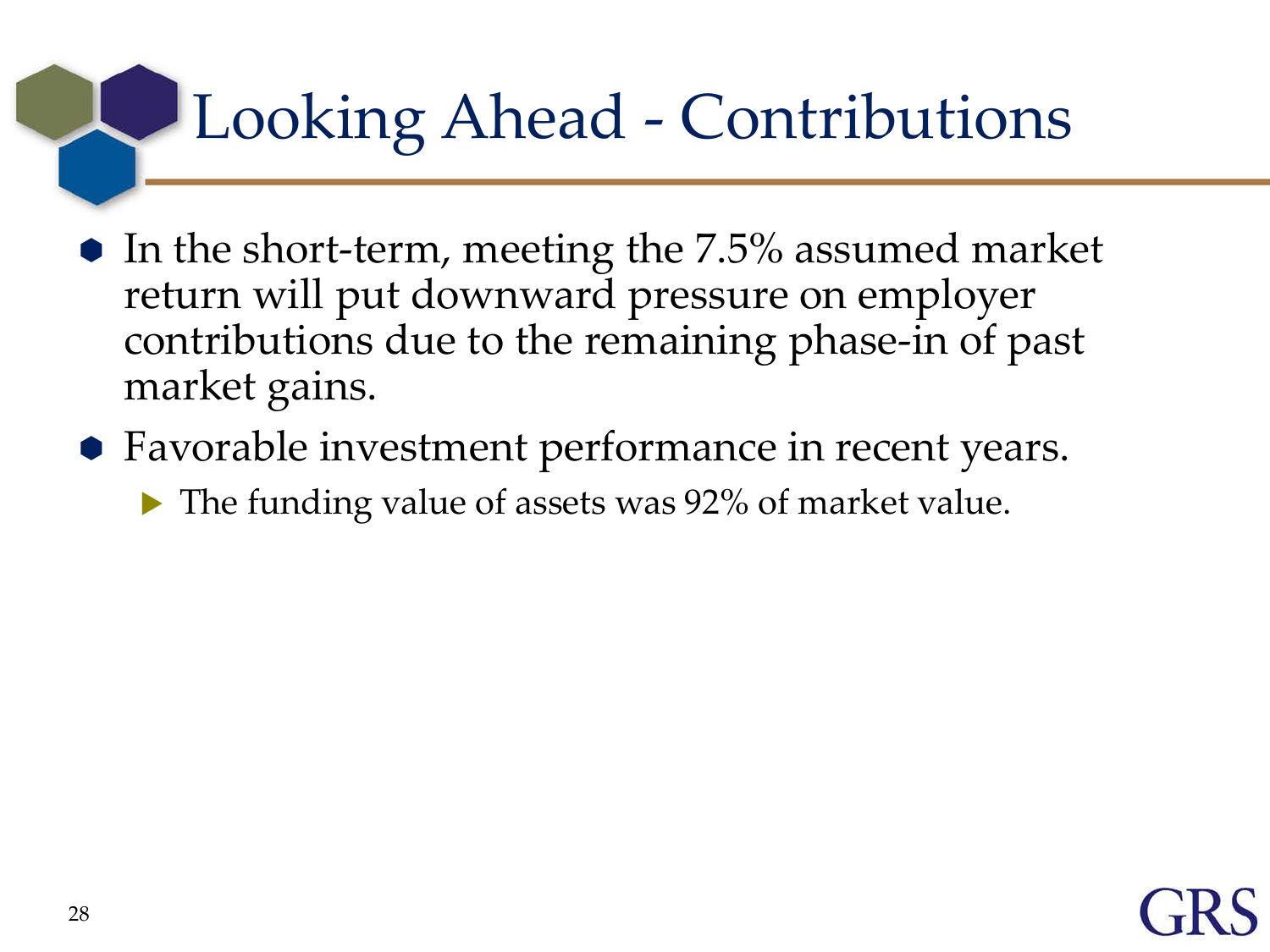

- This presentation is one of many documents comprising the December 31, 2014 actuarial valuation of the Bay County Employees' Retirement System. This presentation should not be relied on for any purpose other than the purpose described in the valuation report.
- Future actuarial measurements may differ significantly from the current measurements presented in this report due to such factors as the following: plan experience differing from that anticipated by the economic or demographic assumptions; changes in economic or demographic assumptions; increases or decreases expected as part of the natural operation of the methodology used for these measurements (such as the end of an amortization period or additional cost or contribution requirements based on the plan's funded status); and changes in plan provisions or applicable law.